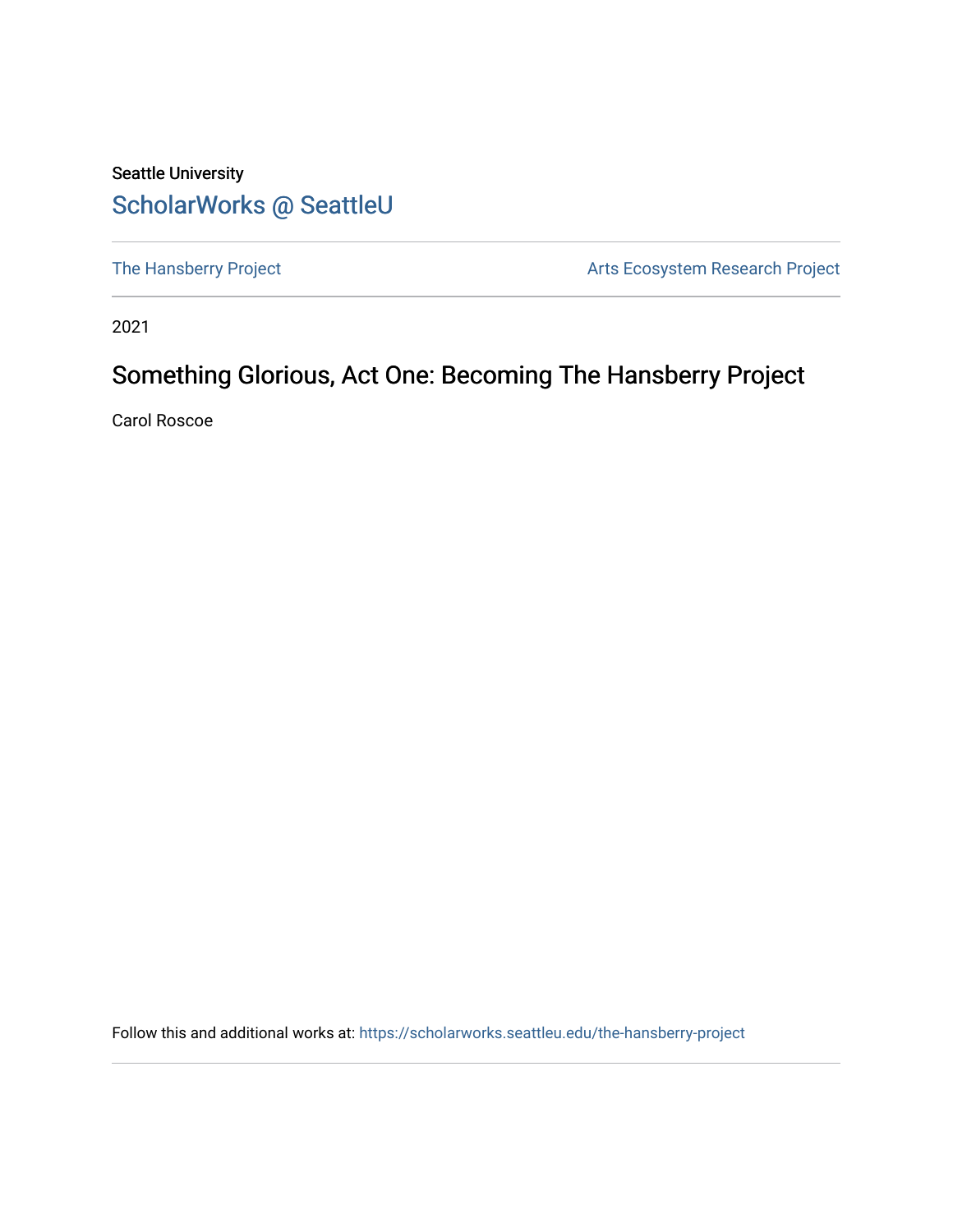# **Something Glorious, Act One: Becoming The Hansberry Project**

Carol Roscoe

Seattle University

Graduate Management Practicum

August 13, 2021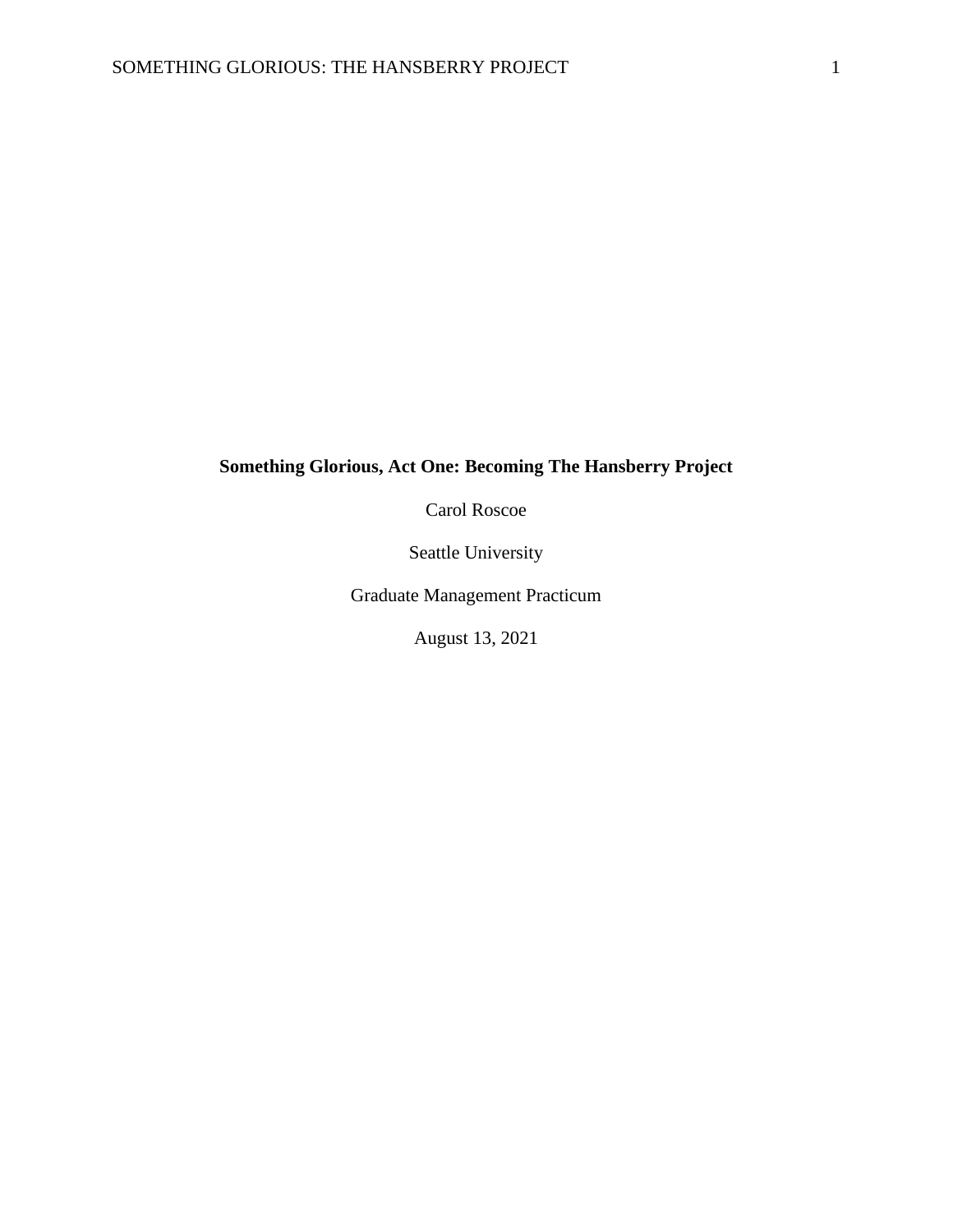#### **Abstract**

This research paper examines the early years in the life of The Hansberry Project, an African American theater lab in Seattle, Washington. Despite being the fifth whitest city in the United States, Seattle has seen bursts of important black theater during the 20th century. Theater in Seattle, as a whole, thrived towards the end of the century, but when the city's economy faced hardship, so too did theaters and theater artists, particularly artists of color. By the end of the century, there was a dearth of diversity in Seattle's theater scene and established theaters faced uncertain futures. In the midst of this crisis, a conversation between two theater leaders sparked the genesis of what would become The Hansberry Project. "Rooted in the convictions that black artists should be at the center of the artistic process, that the community deserves excellence in its art, and that theatre's fundamental function is to put people in relationship to one another," The Hansberry Project originated as a partnership with ACT Theatre, a historically white-led and white-focused major regional theater (The Hansberry Project website, n.d.). Over the next 17 years, the company would give voice to dozens of developing writers through workshops, commissions, and collaborations with theaters across the country, demonstrating how one theater has sustained and thrived in a challenging environment through a commitment to mission, innovation, and strategic collaboration.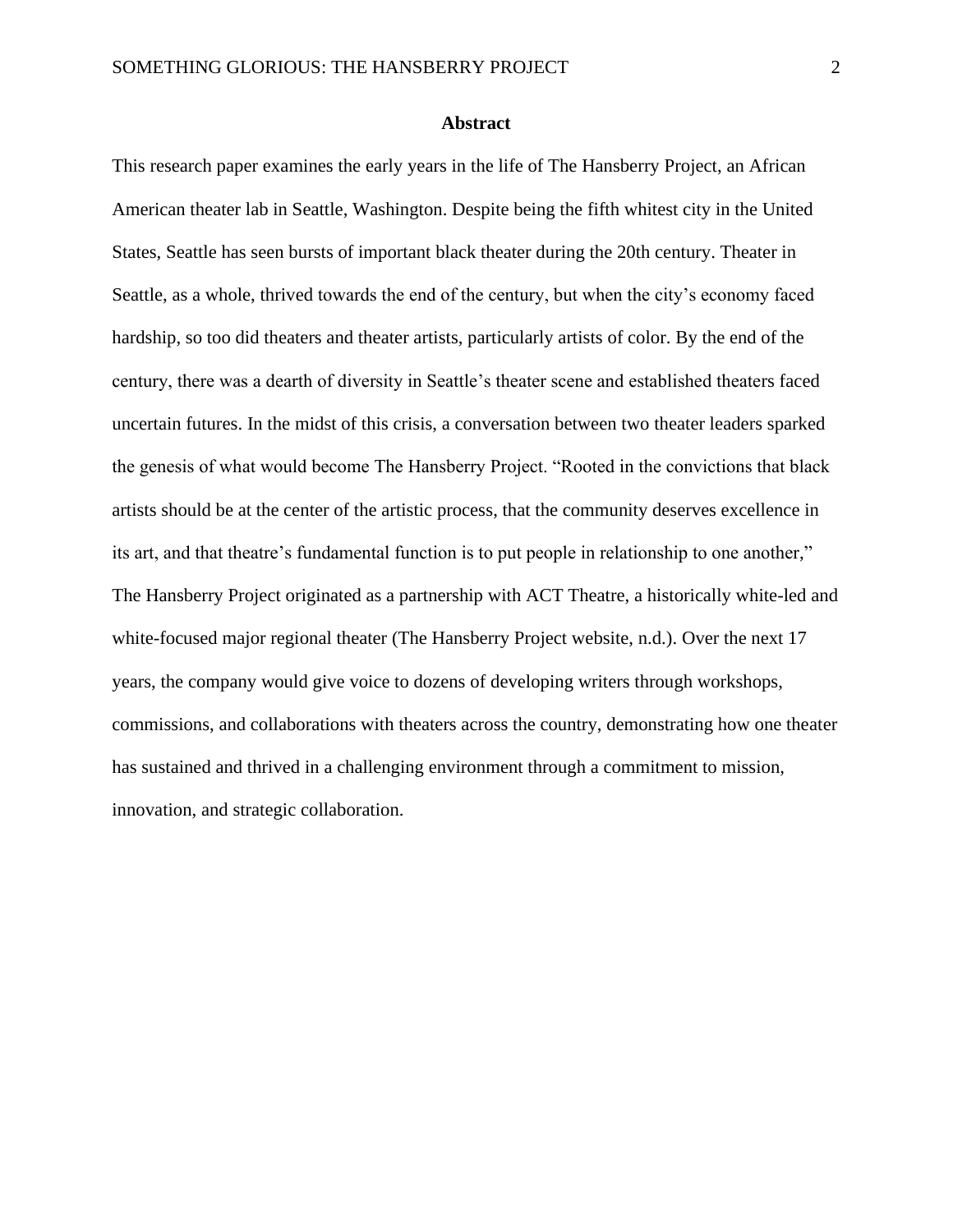#### **Setting the Scene**

*"You have something glorious to draw on begging for attention. Don't pass it up. You have something glorious to draw on begging for attention. Don't pass it up. Use it. Good luck to you.* 

*The Nation needs your gifts."*

### *Lorraine Hansberry (Hansberry, 1964)*

Despite being the fifth whitest city in the United States, Seattle has had a significant history of black theater since the early part of the 20th century. In 1936, during the Depression, Seattle was home to the Negro Repertory Company, part of the Works Progress Administration's (WPA) Federal Theater Project. One of fourteen Negro Theater Units across the country, the Seattle company's success was second only to New York City's, producing 15 plays during the three years of its existence (Johnson, 1981). During the Civil Rights activism of the 1960's, the Black Power Movement inspired a new black-led company: Black Arts/West. Between 1969. and 1980, it produced over one hundred plays, including Alice Childress' *Wine in the Wilderness* and Lorraine Hansberry's *To Be Young, Gifted, and Black* (Barnett, 2002; Barnett, 2007)*.*

The following decades saw an explosion of small and mid-size companies that served diverse missions and audiences. Together, they "generated Seattle's national reputation as a hot theater town" (Johnson, 1989, para. 2). Theaters like the Empty Space, Greek Active, Aha! Theater, Alice B. Theater, and the Group Theater offered an extraordinary breadth of work to complement larger institutions such as the Seattle Repertory Theatre, and A Contemporary Theater (later re-branded as ACT Theatre) (Zaslove, 2007). Seattle's cultural reputation and affordability drew many artists who wanted to add to the theatrical conversation.

One of those artists was Valerie Curtis-Newton, co-founder of The Hansberry Project. In 1993, Curtis-Newton accepted a scholarship to attend the graduate directing program at the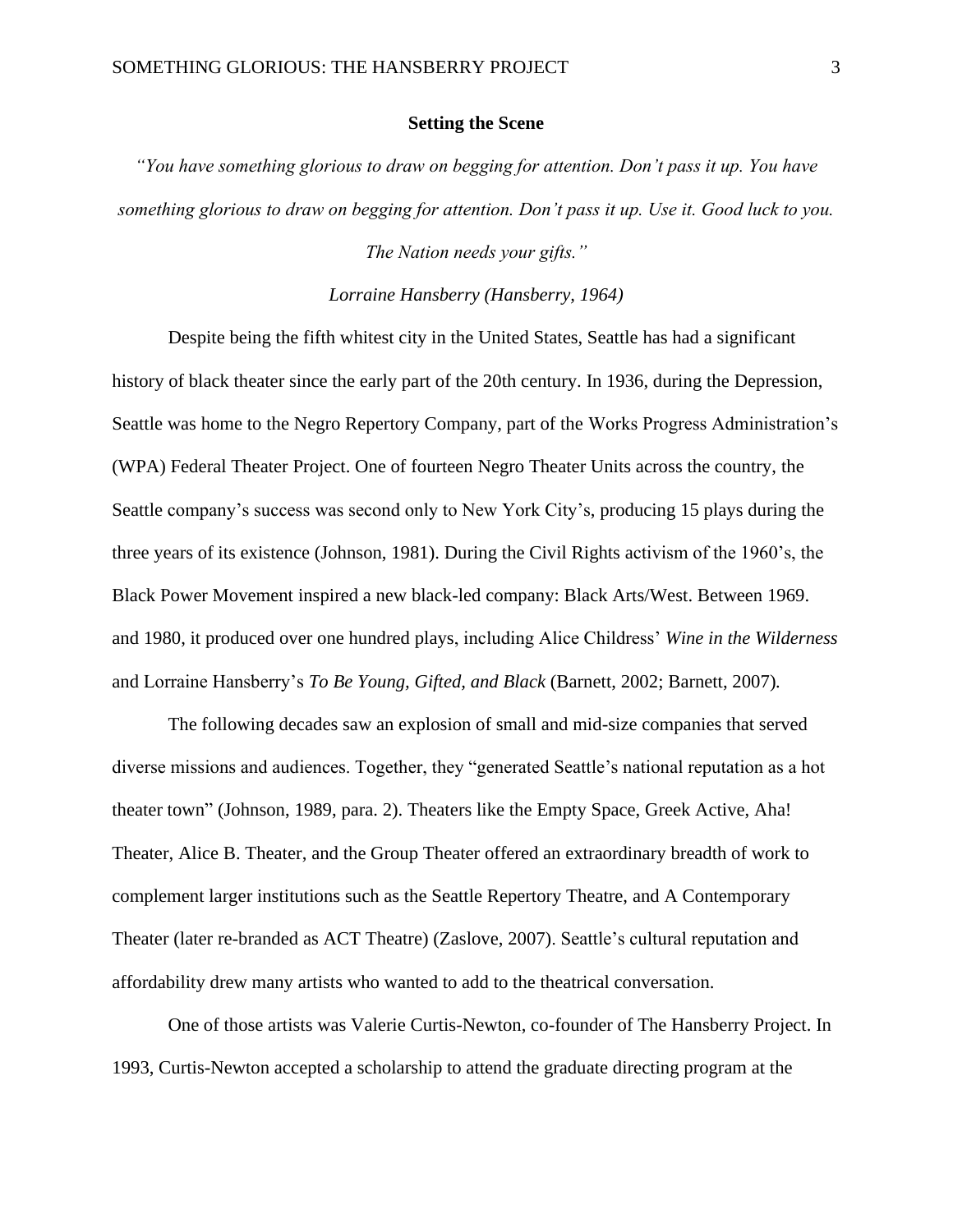University of Washington. Curtis-Newton had received offers from East Coast schools, but chose Seattle because of that rich tapestry of black theater history and the diverse and vibrant theater ecosystem, but particularly because of the connection to the Federal Theater Project. In 1990, Curtis-Newton had come across information about the Negro Units unexpectedly, leafing through a book about the Federal Theater Project at a party.

'There was this whole tradition of blacks in the American theater that I didn't even know about,' she says. Curtis-Newton sat alone reading a whole chapter in the book and became 'energized and mesmerized. From that moment on, I knew that someday I would stage a revival of a Negro Unit play, in the same theater where it was first produced.' (Curtis-Newton, as cited in Wick, 1996, para. 2)

Six years after making that determination, she succeeded, staging a production of *The Stevedore* in the University of Washington's Playhouse Theater (now the Floyd and Delores Jones Playhouse), the same theater where the Seattle Negro Unit had presented it 60 years earlier. It was an exciting time, but shortly all of that changed. "The bottom fell out," Curtis-Newton relates,

The Group Theater closed, Alice B. Theater closed, that whole lower-middle tier [of theaters] went away. And when it went away, what they left was largely white, largely straight, largely regional theaters, and there wasn't really a place for people on the margins to control their own destiny. (V. Curtis-Newton, personal communication, July 27, 2021)

Economic changes gutted the theater sector but artists of color were particularly affected. That lack of opportunities concerned The Hansberry Project co-founder Vivian Philips as well.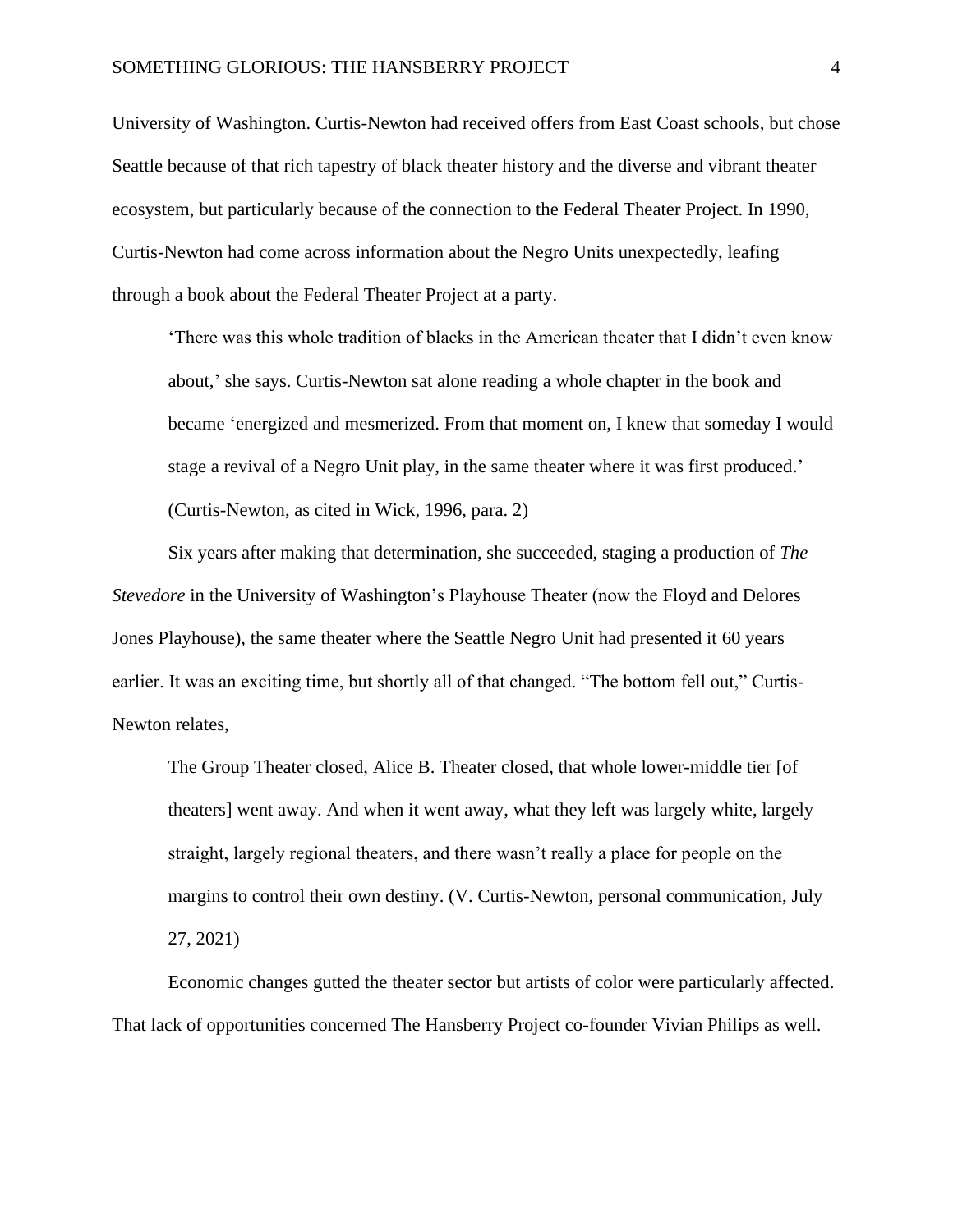The Group Theater was coming to a close. Black Arts/West Theater had long been out of existence. And the Seattle Rep held the rights to all the August Wilson works, right? That [Wilson play] was the 'annual presentation', so to speak, of a black play, where I could enjoy going and being in [a] theater community with other people who look like me. That was pretty much it. There was just this absence of ethnic representation in theater. (V. Phillips, personal communication, July 26, 2021)

Indeed, a review of production history listings for ACT Theatre and the Seattle Repertory Theatre shows that, from the mid-1980s on, these theaters usually produced one play from a non-white playwright per season<sup>[1](about:blank)</sup>. For instance, in the 1990s, the Seattle Repertory Theatre committed to producing August Wilson's Century Cycle. Along with ACT Theatre, these two major theaters worked with black playwrights like Charlayne Woodard to develop new plays. This was sporadic and did not usually generate a significant amount of work for Seattle's local black theater artists.

The theaters were not unaware of this disconnect. Kurt Beattie, then literary manager at the Rep recalled that, during the 1990s, the Rep attempted to open itself up to more diverse artists. The theater worked with an African American consultant "to help us really think about how white we were and and how unconscious we were of the way we thought about this" (K. Beattie, personal communication, July 25, 2021). While The Rep's commitment to August Wilson was important, Beattie noted that "it was a very high-profile national kind of journey. And the problem with that initiative at the Rep was that it wasn't really tied to any local journey" (personal communication, July 25, 2021). They did not employ local black artists in the same

<sup>&</sup>lt;sup>1</sup> A theater-season is about a year in length, often stretching over two calendar years, much like an academic year.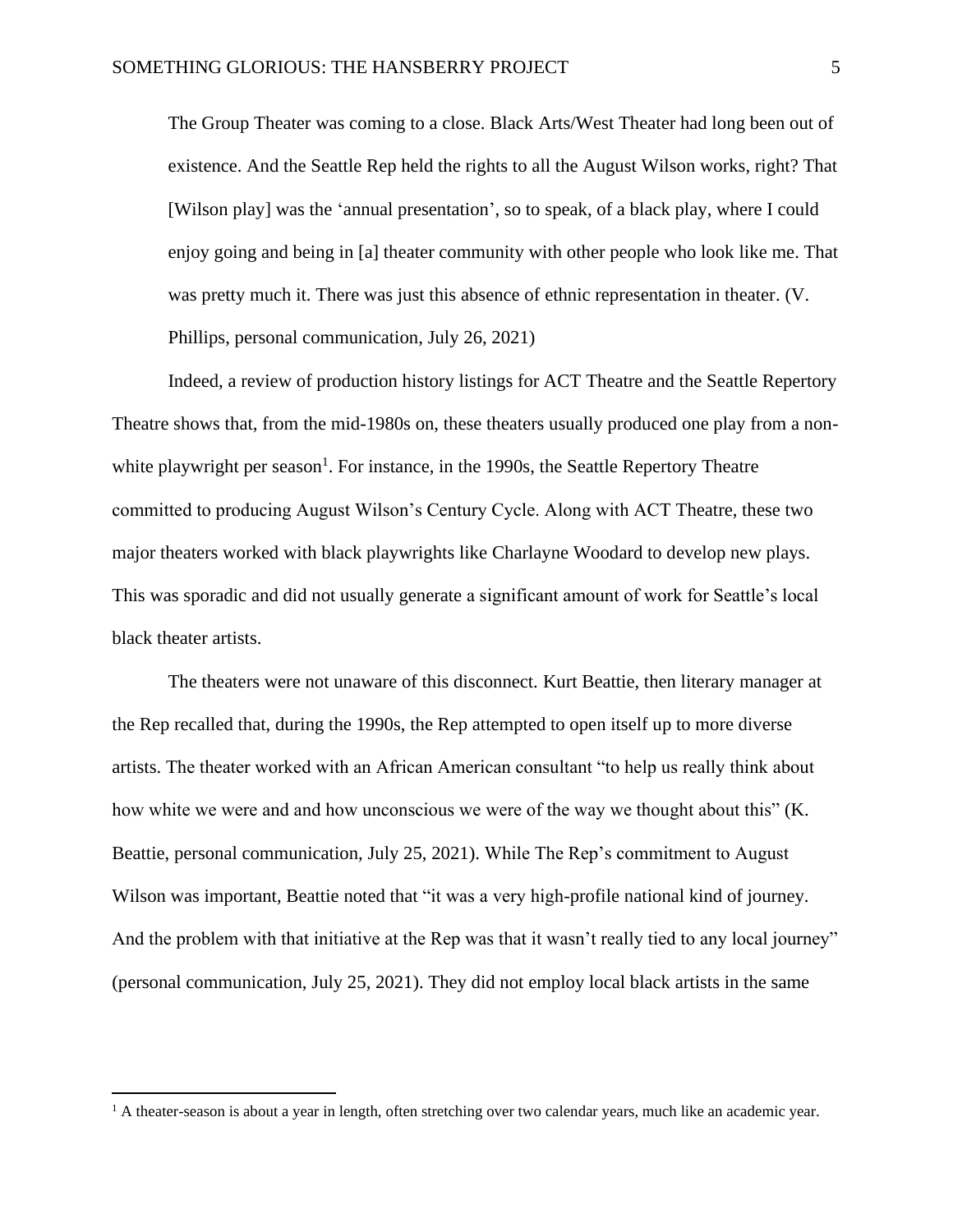way. For Seattle's black playwrights, actors, directors, and designers, the 'annual presentation' was not enough to thrive.

While under-utilizing local talent was not unique to Seattle, the practice arguably intensified for artists who were both black and local. Reginald A. Jackson, a local actor and playwright, described Seattle as the kind of town where young black actors might train in their craft. Both the University of Washington and Cornish College of the Arts had strong acting programs. Freehold Theatre Lab/Studio offered professional training outside of the academic institutions. There and in small fringe theaters, black actors might "get their bones," but they didn't stay (personal communication, July 27, 2021). According to Jackson, the common feeling among many in the theater community was that actors wouldn't be taken seriously until they left Seattle. "You get recognized when somebody recognizes you from someplace else," he said (personal communication, July 27, 2021). This was a common experience in Seattle theater in the 1990s and early 2000s. Local actors struggled to get work while living in the city, and found they didn't enjoy professional respect unless they left and were seen working elsewhere (Kiley, 2013).

During economic boom times, larger houses operating under Actors' Equity Association contracts, like Intiman, the Seattle Repertory Theatre, and ACT would bring in Equity actors from out of town, doing very little development of local talent. When theaters produced plays that called for black actors, those actors were hired in from New York or Los Angeles. They considered local black actors for minor roles only, leaving little opportunity for professional growth or stability. Work for black directors or designers was slim to none. For black artists, whose opportunities were already severely limited by the paucity of black playwrights produced on Seattle stages, this created an exodus of talent.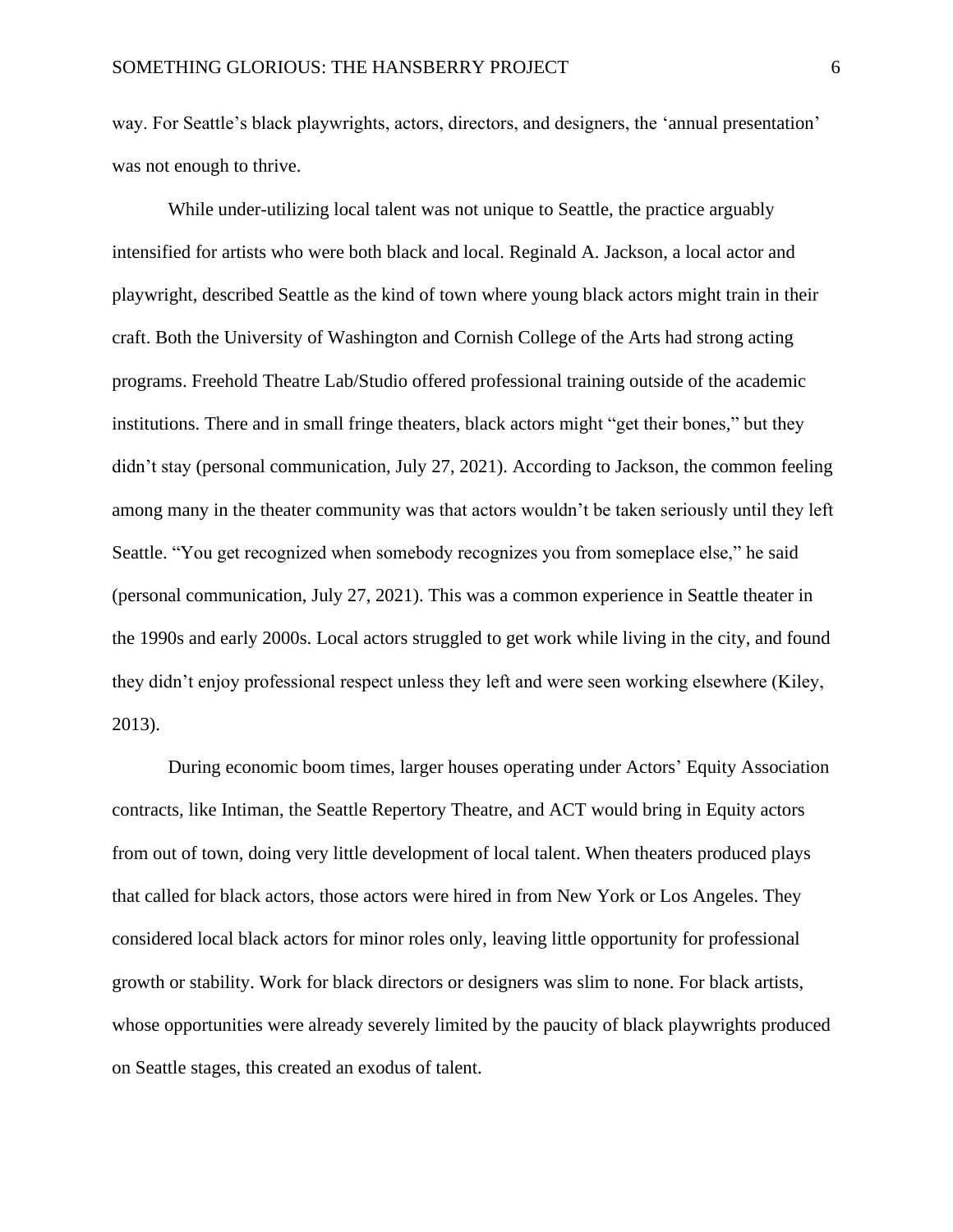When they're young, and they're eager and hungry, and they're fighting that. They get to learn and grow and work. And [then] they're gone. They're gone because there aren't the institutions that are lifting them up. Those shows haven't been happening. So they head off. (R. Jackson, personal communication, July 27, 2021)

Phillips acknowledged that the talent drain was a deep concern for the black community.

… black people specifically could not find work here. So, they left and went to other places. And so, it further impacted the way that we felt, and we felt like what is there? What can we do? What can we do? Is there anything we can do? (V. Phillips, personal communication, July 26, 2021)

An exodus of black residents out of Seattle compounded the talent drain. Historically African-American neighborhoods in Seattle, notably the Central District, rapidly gentrified. Rising property values pushed out long-term residents. This affected renters and homeowners, alike, some of whom found their property values and taxes rising faster than their incomes. Between 1983, three years after Black Arts/West closed, and 2004, when the idea for The Hansberry Project developed, black households in the Seattle metro area fell from 3.1 percent to 1.8 percent of all owner-occupied homes. In the first decade of the century, Seattle's black population fell over a similar period from just under 10 percent to 7.3 percent of the total population (U.S. Census Bureau, 1983; U.S. Census Bureau, 2004). Within Seattle's Central District, the black population plummeted from nearly 75 percent in 1970 to only 15 percent in 2020 (Balk, 2020). In the decades following World War II, black communities and black artists had thrived, but the early 2000s saw the trend reverse.

These same economic factors were creating stressors that many small theaters would not survive. Seattle Times theater critic Misha Berson noted that "expenses like urban rents,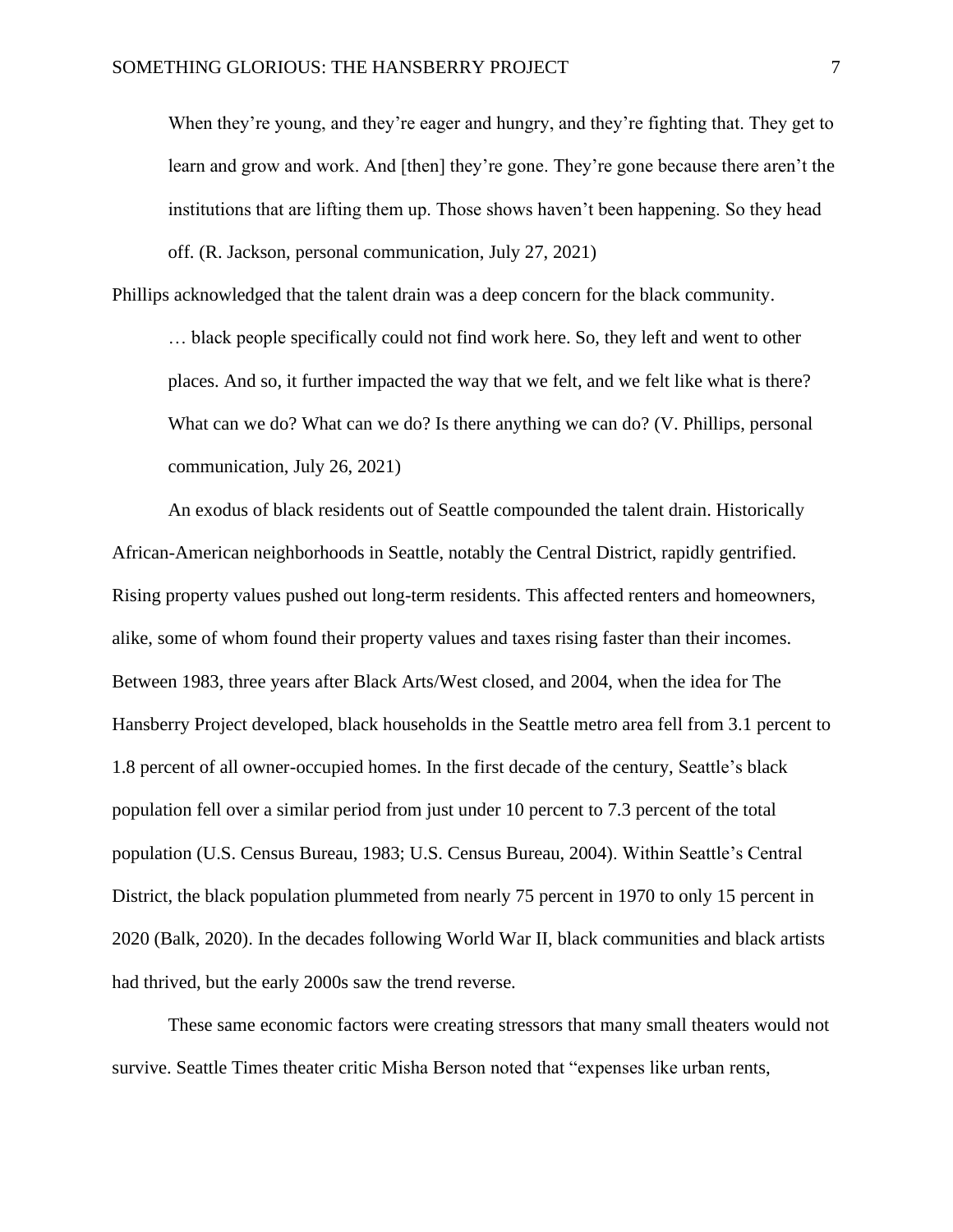(Seattle's are among the fastest rising in the country), utilities, materials keep escalating" (2014, para. 9). These factors made the theaters' already thin profit margins disappear. By the end of the 1990s, Aha!, Alice B., and the Group Theater had folded.

More economic shocks were in store for Seattle. Protestors converged on the World Trade Organization (WTO) conference in 1999 and a heightened police response led to riots. In 2000, stock market values fell 76 percent when the dot-com bubble burst. ollowing the attack on the World Trade Center in New York on September 11, 2001, Boeing, one of Seattle's top employers, announced it would cut 20,000 to 30,000 jobs (CNN, 2001). The Seattle metro area saw employment fall by nearly five percent by 2003 (Conway, 2010). It looked like Seattle's heyday was over.

Small theaters were not the only ones at risk of folding. For ACT Theatre, one of Seattle's largest professional theaters, the turn of the millennium was precarious. In 1996, ACT had moved from its longtime home in the lower Queen Anne neighborhood to the Eagles Auditorium Building, a large historic building in downtown Seattle. The move destablized the theater. Higher operating expenses because of the sheer size of the new building; a loss of subscribers under changing artistic leadership; rising artistic costs and high staff turnover combined to create a crisis by 2003. In danger of closing its doors permanently, only enormous efforts by the board, new leadership, staff, and the Seattle community kept the theater going. An exceptional, if smaller season on a tighter budget turned the tide. It was a reminder to leadership that ACT was "here to serve the community from which we derive our support and to nurture the artists and staff through whose work we build our reputation and goodwill" (Trapnell and Janeway, 2004, p. 5).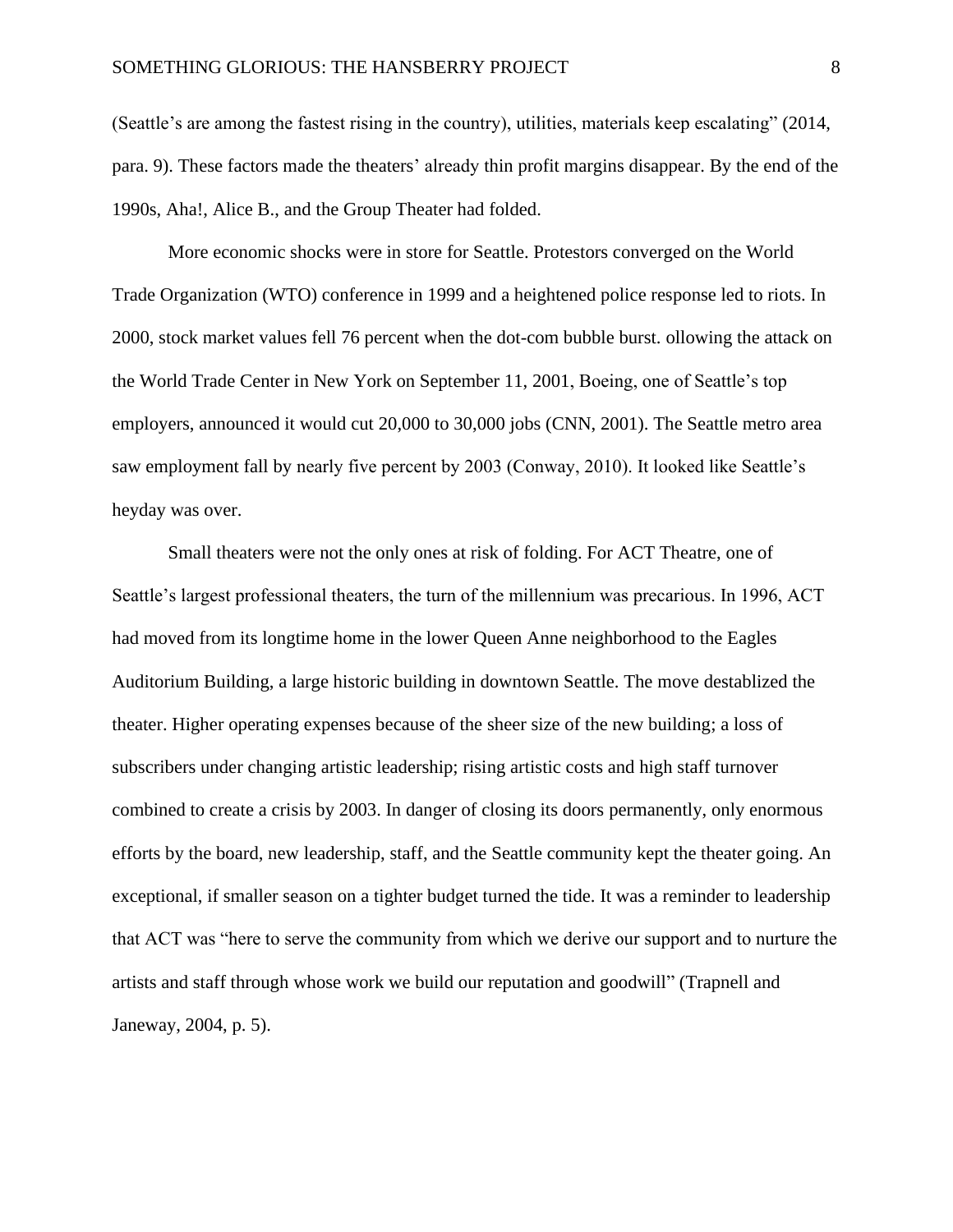When Beattie left the Seattle Repertory Theatre to take on the leadership of ACT, he took the idea of service to the community to heart. In 2003, as the new Artistic Director, he designed that turnaround season. From the beginning, he considered how better to serve the community. Also, his experiences at the Rep, encountering his own whiteness, had him thinking about how regional theater needed to change.

One of the things I needed to do with the theater was to ventilate it. I kept thinking about it being a semipermeable membrane, that it had a metabolism that allowed a little freer access, flowing back and forth between the community and itself… It was really important, I thought, now, at this point in our history, that we develop a deeper sensitivity and understanding of the potential wonderfulness of more inclusion, of us really becoming a theater that is reflective of a lot of different people. (K. Beattie, personal communication, July 25, 2021)

Now he had an opportunity to effect that change. He had been watching Curtis-Newton's career with interest, and had an ongoing dialogue with her about the difficulties black artists faced in Seattle. Here was a potential partner who "had the smarts to start an organization that could either live inside ACT or, as Val put it, a semi-autonomous theater company [that could] get started there and then move out into the community" (K. Beattie, personal communication, July 25, 2021). Beattie called Curtis-Newton and laid out an idea for bringing black artists into ACT. "I said, 'Would you be interested in this?" (K. Beattie, personal communication, July 25, 2021).

"I said no." Curtis-Newton says, recalling the moment (personal communication, July 27, 2021).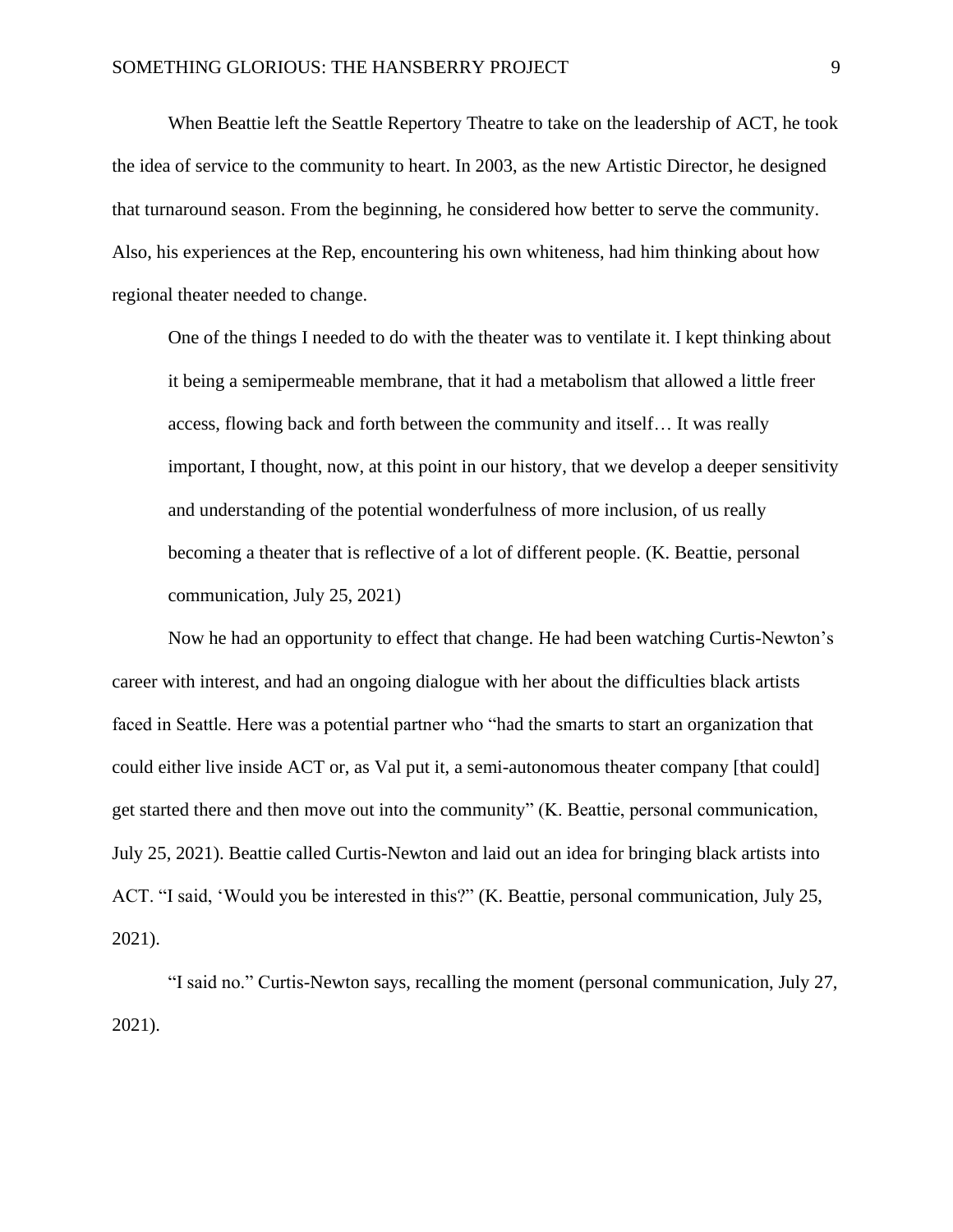[Kurt] says to me one day, 'I can't bring back the Group Theater, but I can curate some plays by people of color. Would you be interested in doing that curation?' I said, 'No, I did not want to be just someone whose job was to bring brown bodies into your building.' But I was willing to partner with him to ensure that black stories are being told at ACT. He came back and said, 'Well, what if we did this? What if I have you program a play in our season every year for five years?' I said, that would be awesome. In exchange for that, I will work for the theater, essentially as an artistic associate, overseeing that slot, but also participating in marketing, fundraising and strategizing. (V. Curtis-Newton, personal communication, July 27, 2021)

Immediately, Curtis-Newton reached out to Phillips, a communications professional and civic arts leader who had recently produced the powerful *Sankofa Theatre: A Maafa Experience*. Phillips and Curtis-Newton had been looking for a collaborative project for years, and now they had found it. Together, they put together a plan for a new company, The Hansberry Project.

For both The Hansberry Project and ACT, the partnership was truly a new beginning. ACT was redefining itself after near collapse; The Hansberry Project was a nascent partnership for Curtis-Newton and Philips; and the two organizations were testing out a brand-new model for collaboration. How would the artistic collaboration function? What influence would each organization have on the other? How that developed over the next several years had lasting effects on both organizations.

# **2005-2009, The Hansberry Project at ACT Theatre**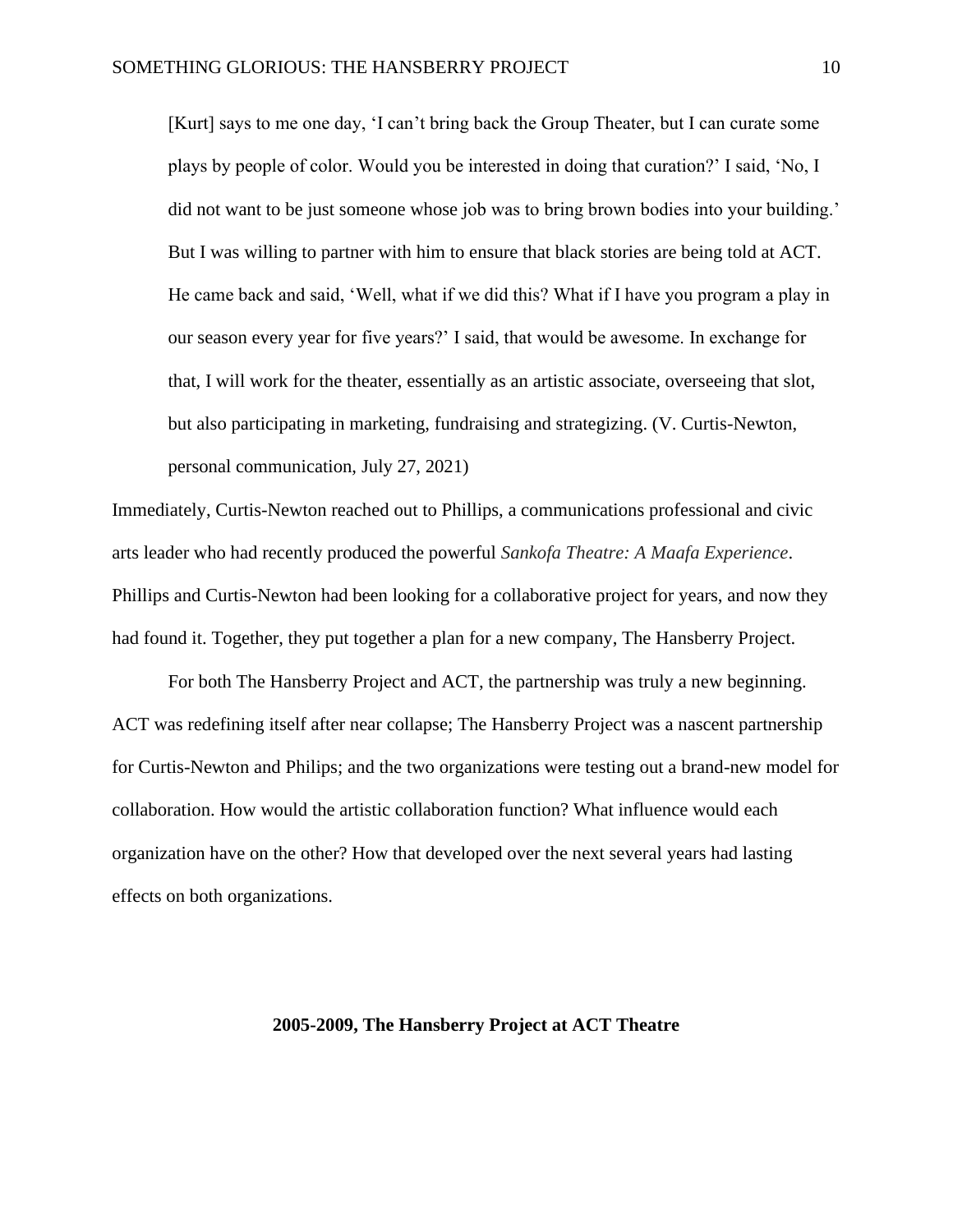*"ACT considers The Hansberry Project an extremely important and essential next step toward the development of a theatre that is fully curated by African American artists and managers, and fully invested in by the community. While Seattle is a respected regional theatre town, it lacks the voice of an initiative like The Hansberry Project. If Seattle is truly to have a fully voiced theatrical community, we need a theatre that is in and of itself an authentic voice for the expression of the African American experience."*

*ACT Theatre Statement of Support, 2005*

In 2005, ACT and The Hansberry Project outlined the nature of their collaboration. Both Beattie and Curtis-Newton agreed The Hansberry Project would be artistically autonomous within ACT's organization. ACT would program five out of six shows in the theater's season and The Hansberry Project would program the sixth. Part of the understanding was that ACT Theatre would provide a home, but no artistic oversight. That would fall to Curtis-Newton and Phillips. "We had absolute say over all things Hansberry," says Curtis-Newton (personal communication, July 27, 2021). Beattie readily affirms that he had no desire to be any kind of check on the artistic choices of the project. "Am I just going to give [resources] to her, come hell or high water? Yeah. And whether I think it's good or not, you know, it has to have a chance to live" (personal communication, July 25, 2021). The organizations would operate in tandem, but with little crossover collaboration.

Logistically, this created interesting dynamics. ACT produced six shows a season. According to Beattie, they allocated one-sixth of the production budget for the year to the Hansberry Project. ACT covered all the main-stage production expenses, which averaged \$580,000 per production (Internal Revenue Service, 2005). Since revenue from from ticket sales and donations barely covered production costs, The Hansberry Project did not receive any ticket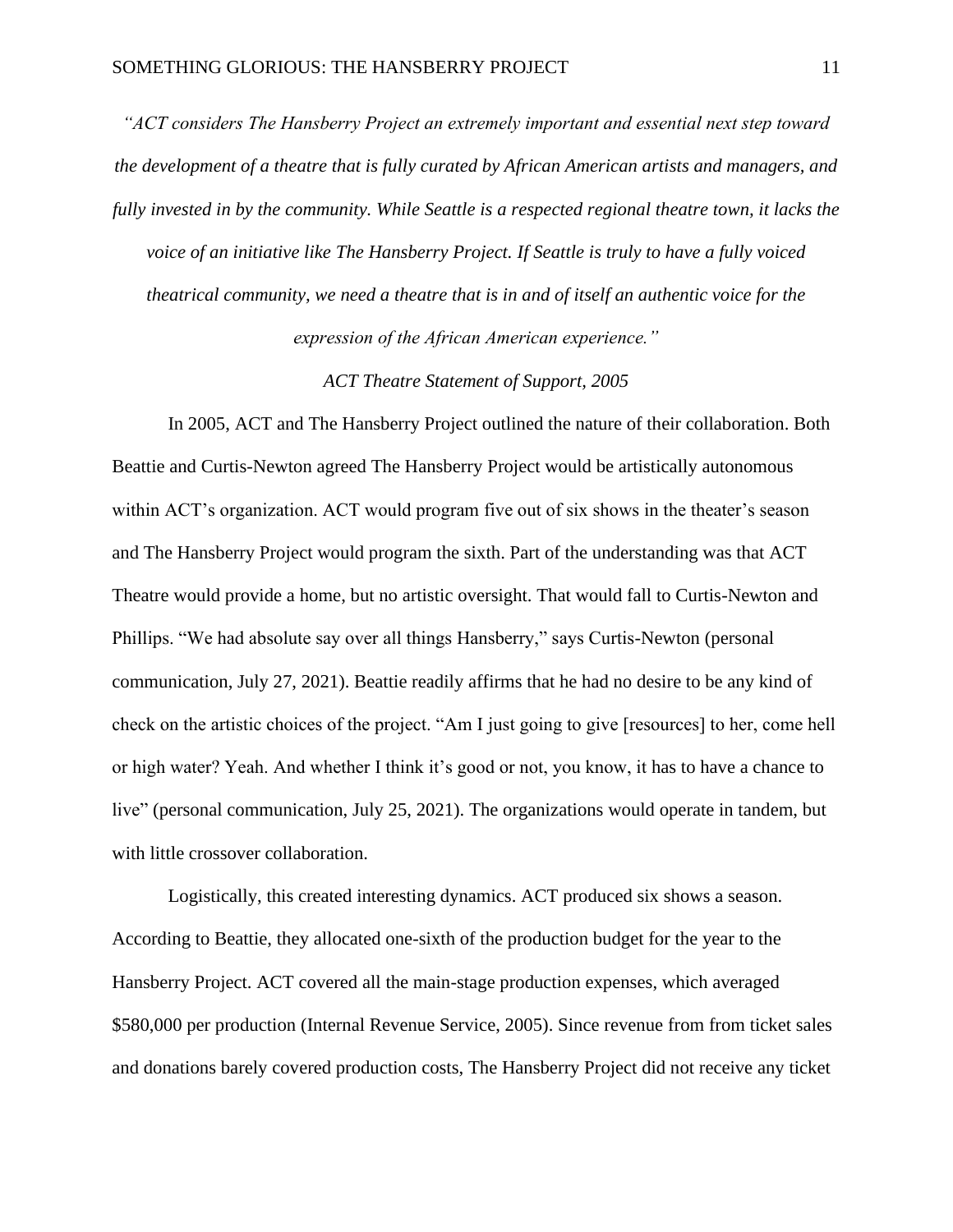income. Instead, they had the use of other spaces in the theater for ancillary projects and events. The Hansberry Project covered the expenses of those events, kept all related income, and received all donations specified for Hansberry. From this income, The Hansberry Project paid the salaries for Curtis-Newton and Philips. Besides space on the stage, ACT also offered The Hansberry Project office space, which gave both organizations access to each other. Curtis-Newton and Philips shared an office between those of ACT's Artistic and Managing Directors, attended staff meetings, and contributed their thoughts during season discussions. "We felt really clear about where we had a say, where we didn't have a say, where we could be invited in. Asked our advice, we would give it 100 percent" says Curtis-Newton (personal communication, July 27, 2021).

Beattie valued the experience. "She [Curtis-Newton] would always have great ideas when it came to finance, which was wonderful. She was sort of amused by how I would think about this kind of stuff, because she's far more sophisticated about it than I was" (personal communication, July 25, 2021). Philips experienced the situation differently: "There were times where I just felt tokenized. Personally, you know, like, certain people just wouldn't have conversations with you, or even speak to you passing by," she recalled (personal communication, July 26, 2021). Curtis-Newton acknowledged these challenges in the context of the larger institution's economic situation.

I don't think there was any harm in the beginning. I think it was tough because ACT was trying to get up off the mat. They were always a hair's breadth from closing. So it felt, I think, bold in many ways to folks around them, that they would start a new initiative when there were always these questions about whether or not their doors would be open. (personal communication, July 27, 2021)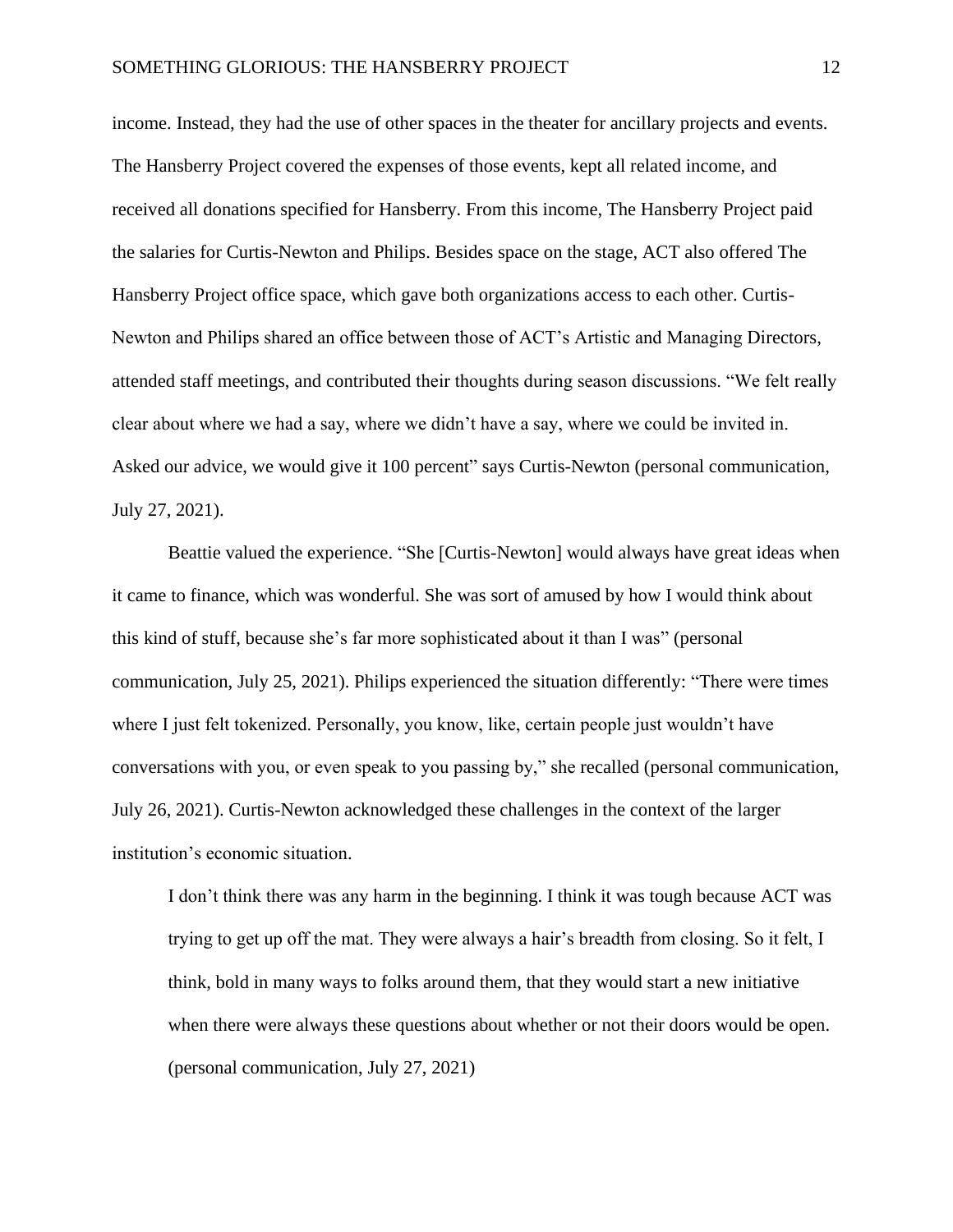Despite those questions, the doors remained open and The Hansberry Project took up residence. With ACT's resources, The Hansberry Project produced professional black theater with the same production values as a major regional theater, something they could not afford on their own. Presenting black theater with exceptional production values and professional artists was vital to the vision that Curtis-Newton and Philips shared. It was important to them that their work not only introduced Seattle audiences to black theater, but placed black theater squarely within the American theater. They were less interested in bringing black audiences to ACT than

… seeing the black work as equal [in] value to the existing audiences. I remember so vividly, like almost every curtain speech that I gave, or every post show conversation that I hosted, I always had to reiterate that African American theater is American theater. This is an integral part of who we are. (V. Phillips, personal communication, July 26, 2021)

They sought to "elevate and honor the African American theater canon" in all their activities. The Hansberry Project's 2005 Strategic Overview laid out their mission, "to make significant and long-lasting contributions to the vitality of the African American performing arts community by producing work that is stimulating, relevant, entertaining, emotionally satisfying, artistically excellent, and focused squarely on African American life, history and culture" (V. Curtis-Newton, personal communication, July 27, 2021). Besides main stage programming to bring classics of the African American canon and fresh voices to the stage, there would be community discussions on the role of theater in the African American community, and efforts to create a diverse audience for their work. They began the work strategically, convening a national group of black theater leaders to get feedback on their plans and refine their strategy. In addition, they created events that promoted the visibility of black art and artists. Their first "Telling Our Stories" forum with playwright Charlayne Woodard discussed how storytelling connects African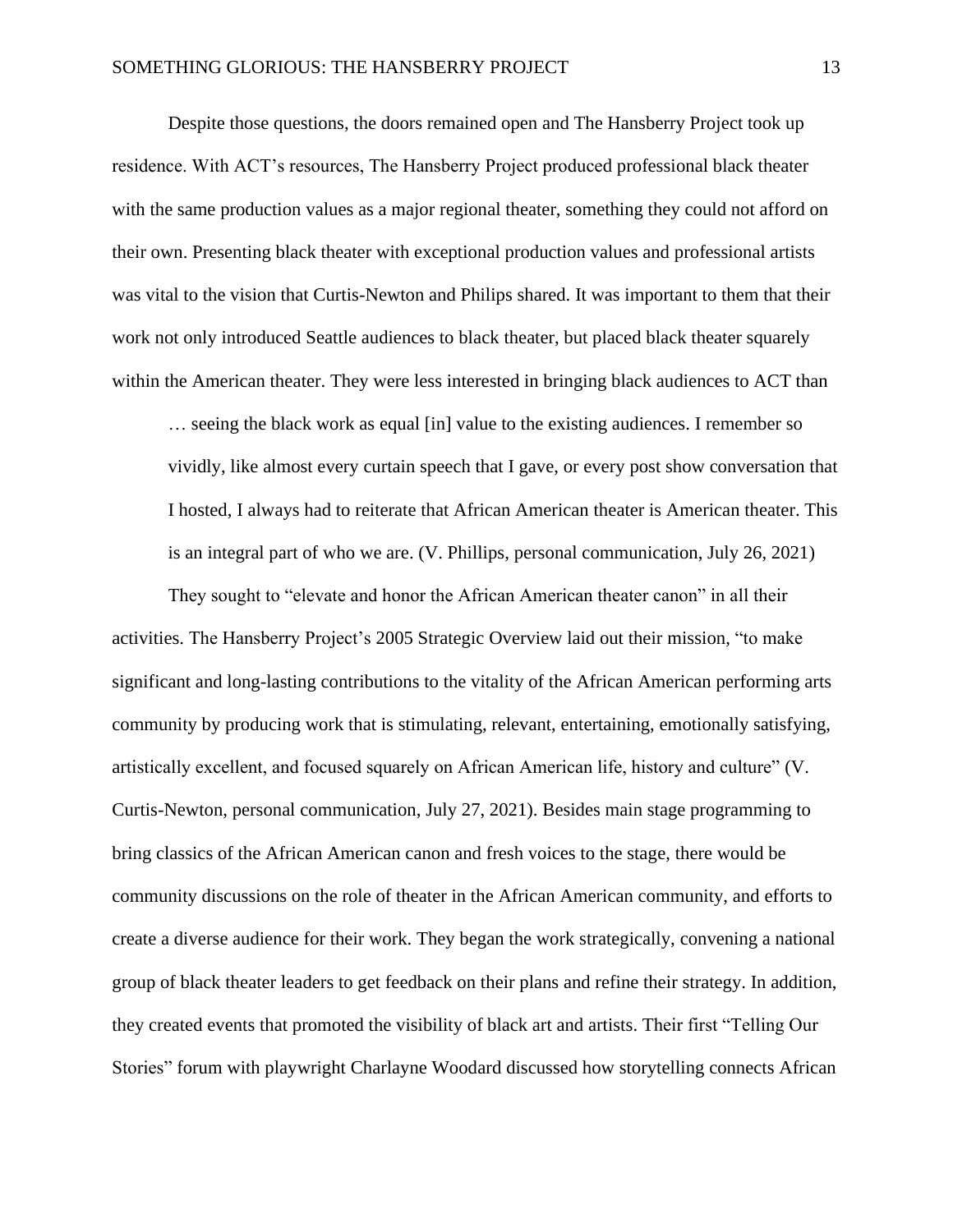cultures and experiences to African American life. When preparing for the inaugural Hansberry production of Alice Childress's *Wine in the Wilderness* at ACT, they partnered with Town Hall Seattle's "Short Stories Live!" program in April of 2006. Reading excerpts from her writings, they introduced Childress to Seattle and promoted the upcoming production.

Why begin their producing history with a play by Childress and not the eponymous Hansberry? Beattie was solidly behind the choice of the Childress play. He noted that she is a playwright "whose work is really underserved, and [*Wine in the Wilderness*] is just a fine play. A very meat and potatoes play, in a way, and it just [shows] fine craft in her work" (personal communication, July 25, 2021). For both Philips and Curtis-Newton, elevating the lineage of black writers and black theater mattered. Childress was foundational, not just under-recognized. In Seattle, she was virtually unknown. Curtis-Newton sat back as if examining the phenomenon in front of her.

We kicked off Hansberry with Alice Childress and *Wine in the Wilderness* and people didn't know who she was. That was, you know, apparent to me that she had been erased from theater history. Without her there is no Lorraine Hansberry. (personal communication, July 27, 2021)

That statement is both figuratively and literally true. Childress, one of the first African American women to have a play produced on the professional New York stage, would have been influential as a dramatic role model to any young aspiring playwright, especially another black woman. But Childress and Hansberry seem to have had a more personal connection. In 1950, Hansberry began writing for the publication *Freedom*, founded by Paul Robeson and W. E. B. Du Bois. Childress also worked on the magazine and may have encountered the young Hansberry. Aside from this proximity, a script suggests their connection. The earliest recorded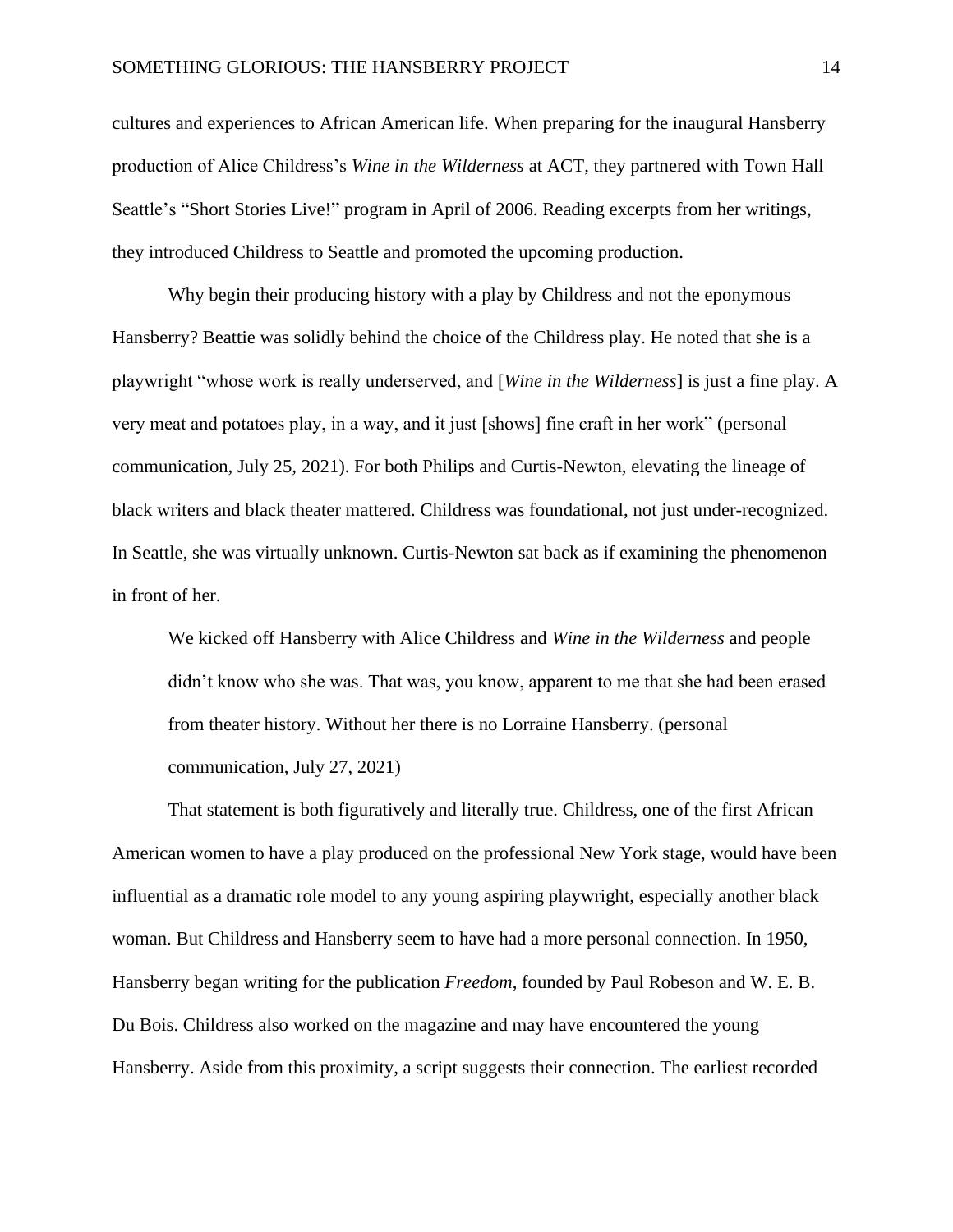dramatic writing of Hansberry's is a collaboration with Childress, a pageant play which was performed during *Freedom's* Negro History Festival (Anderson, 2008). Given the collaborative nature of theater and of co-writing a play, it seems impossible that the two of them did not meet and learn from each other.

In *Freedom's* offices, extraordinary and influential American writers and culture makers met, challenged and learned from each other: Robeson, Du Bois, Hansberry, Childress, Harry Belafonte, Sidney Poitier, and others. This drama and literary circle has received little recognition. Gatherings of white literary talent, such as the Bloomsbury Group or the Algonquin Round Table, are required reading for students of literature. But this confluence of African American talent, had been left out. Like Curtis-Newton's observation on Childress, they had been erased from the history.

This casts a light on the need for The Hansberry Project's mission and vision. American theater has consistently put the spotlight on white playwrights, particularly white men. African-American theater has consistently been under-produced and overlooked. Early press for *Wine in the Wilderness* winked at this side-lining. In 2005, in describing the upcoming production, longtime Seattle Times theater critic Joe Adcock wrote "Major companies, notably the Seattle Repertory Theatre and Intiman Theatre *regularly fit* an African American-themed play into their seasons" (Adcock, 2011, para. 4, emphasis mine). That fit looked like a squeeze when considering the production history of those theaters. Plays by black playwrights, other playwrights of color, or women competed for a single slot in any season while the work of white (primarily) male writers filled the rest, a theatrical equivalent of man-spreading.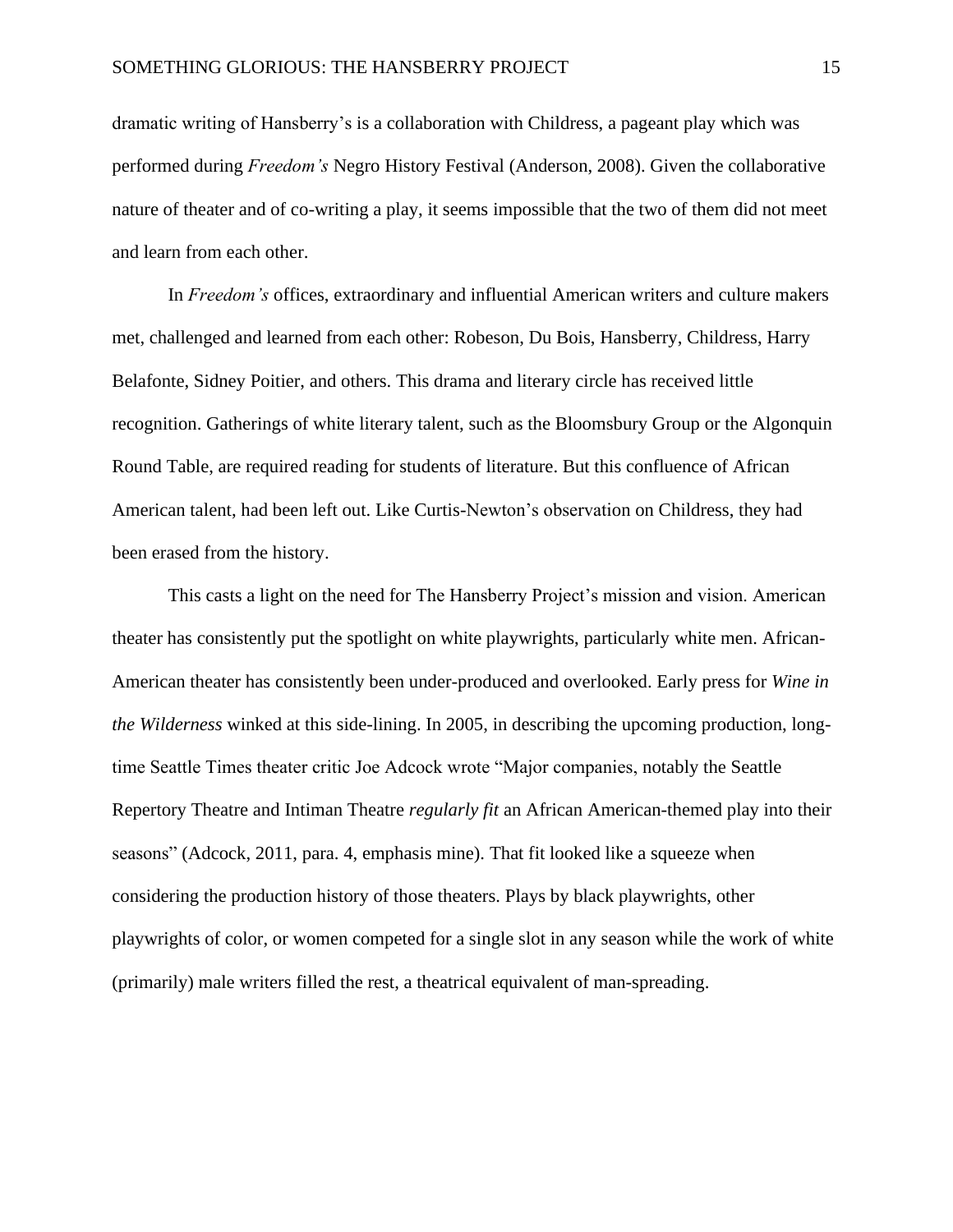Besides the desire to bring awareness to Childress' work and her place in American theater, that kind of "meat and potatoes play" is Curtis-Newton's milieu. "I'm sort of a midcentury American realism addict," she confessed.

… which makes me a dinosaur in the world of digital, devised, community-created [theater]. I feel like my job as an artist is to go out in the community to observe, then to go someplace, with some sacred energy, with divine inspiration, collaborate with a bunch of people and say this: This is what I saw. And this is how we present it. Tell me what you think. Did we get it right? (personal communication, July 27, 2021)

For Phillips, the answer was yes. Her impression of the inaugural production still glowed years later: "*Wine in the Wilderness* was so beautiful to me. It was so theatrically beautiful; the story was incredible" (personal communication, July 26, 2021).

Theater's ephemerality makes it difficult to go back and experience a show from the past. However, a brief clip from a 2005 video recording of *Wine in the Wilderness* has been preserved on The Hansberry Project's website. In it, the stage lays bare an apartment in Harlem. Incomplete cutouts low to the floor suggest walls. A window sill opens out onto a metal fire escape. It is evening. The room is well lit, it almost feels hot, as Tommy (played by April Yvette Thompson) sits for the artist drawing her. Despite the artist's frantic sketching, Tommy pulls our eyes to her with a deep quietness. Crouched on the edges, Bill (Shanga Parker), sketches her. His movements are filled with a feverish intensity. She speaks, and though the audio is not clear, the audience responds with warmth and laughter. When the artist's barely repressed fervor explodes with a cry of frustration and a sudden startling physical eruption that propels him out the apartment window and onto the metal fire escape, the audience holds its breath. Tommy, seemingly unperturbed, rises and walks out after him, drawing the viewer with her. Darkness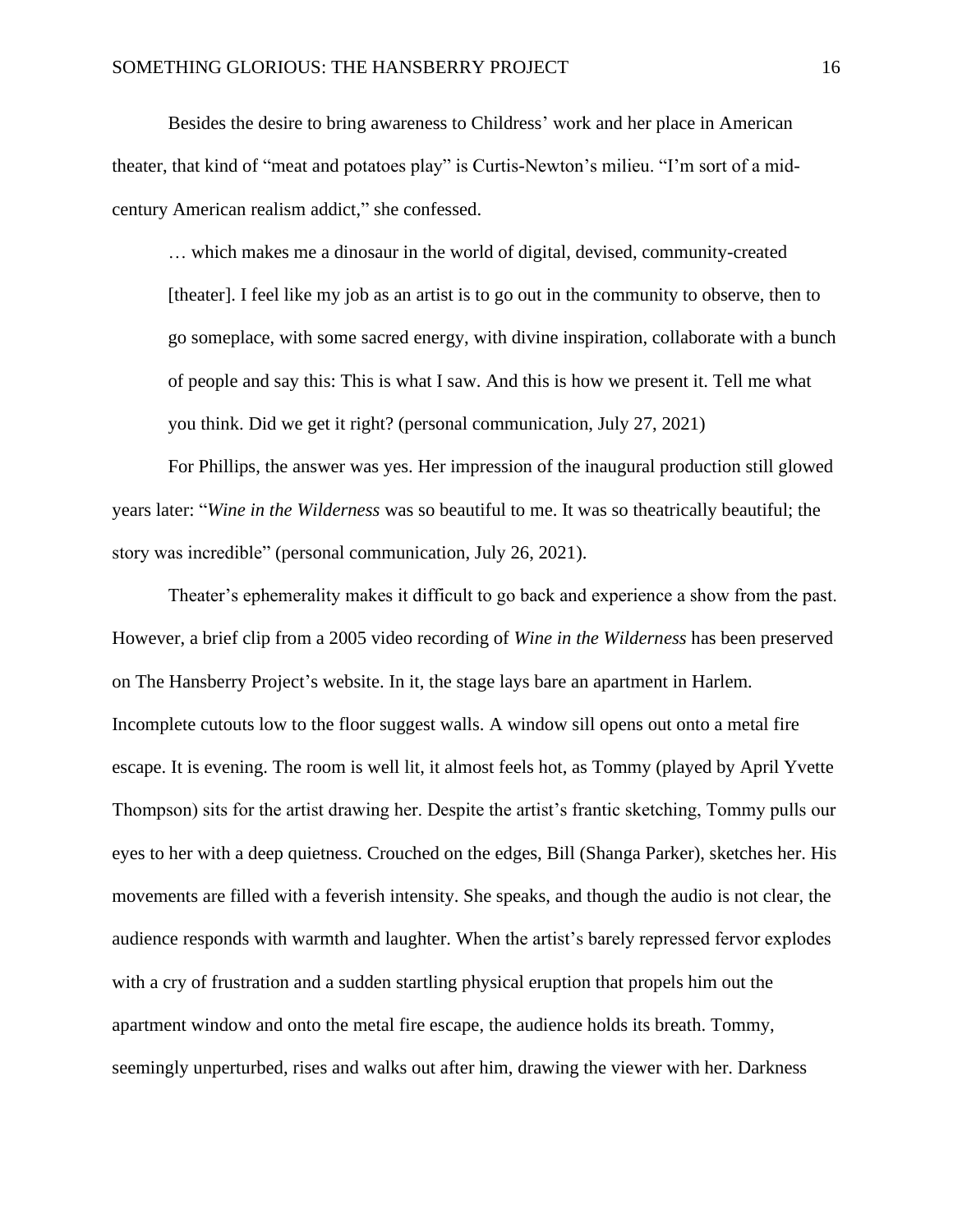sweeps across the apartment's interior like an exhale, toward the moonlit intimacy of the fire escape.

Even on a recording, the magnetism between the two is palpable, pulling them towards each other until suddenly a flash of thunder startles Tommy and she turns towards the sound. The crash seems to have released Bill's barely suppressed intensity. He hurries to her and kisses her. And then, beautifully, heavily, rain falls from above. Slowly at first, rain drops patter against their skin, against the metal fire escape. She rubs her arms and hurries inside, but he stands barefoot on the metal escape. He tilts his face towards the rain as it increases to a downpour. He moves inside. The rain continues to fall and they move to the bed. Light fades across the stage, like an eyelid closing.

Reviewers found things to praise and to criticize, but The Hansberry Project at ACT was underway. Over the next few years, little changed in the structure of the collaboration. Hansberry continued to program one show in ACT's season, but Curtis-Newton's programming did not stay fixed in American Realism. The next season, she challenged the audience with Aishah Rahman's *The Mojo and the Sayso* (2007). "[A] remarkable play — which is by turns heartbreaking, funny, mystical, overwrought, bleak and affectionate" and "an imagistic, semi-linear blast, with emanations of Beckettian absurdism, Adrienne Kennedy surrealism and Sam Shepard monologistic riffing," wrote Seattle theater critic Misha Berson (2007, para. 2; 2007, para. 9). The review remarked on Curtis-Newton's "impeccable" direction, and an evocative light and set design that included a "storm of glittering confetti" (2007, para. 12). Berson noted "how it sucks you into the consciousness of a loving black, working-class family, trying to bond back together after a shattering trauma" (2007, para. 14).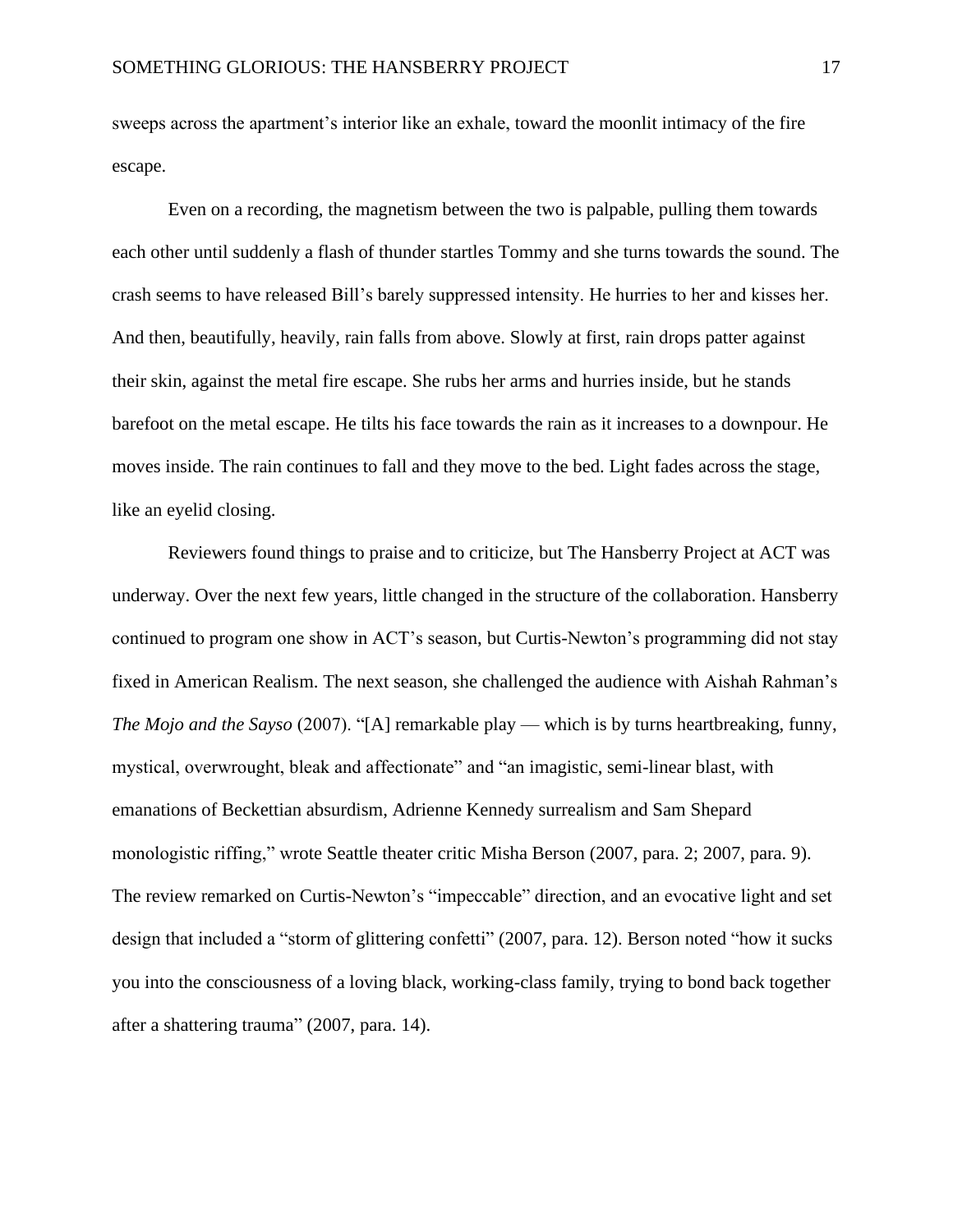In 2008, The Hansberry Project produced the world premiere of Michael Bradford's *Fathers and Sons.* In an interview for the *Seattle Times*, Bradford talked about the theme of father-son estrangement.

'It's one of those secret problems everybody knows about it, yet most people don't want to talk about it deeply. But we need to be thinking and talking about how we got into this particular position. This situation has laid on us for hundreds of years, kind of like wet muslin.' (Bradford, as cited in Berson, 2008, para. 16)

In 2009, Hansberry presented Marc Bamuthi Joseph's *the break/s: a mixtape for the stage*. Bamuthi is too sophisticated and analytical [a] performer to apply simplistic parameters to the many aesthetic, sociological and psychological concerns he raises in his engrossing show. And he's well aware that much of ACT Theatre's largely white, over-40 audience don't know hip-hop from a hole in the wall. (Berson, 2009, para. 3)

Despite being a self-described "mid-century American addict," Curtis-Newton expanded the idea of black theater, identity, and community on and off ACT's mainstage (personal communication, July 27, 2021). During that handful of seasons, Curtis-Newton and Phillips built community and developed black artists through workshops and staged readings by playwrights local and national, including David Scully, Tina Vernon, Dan Owens, Zakiyyah Alexander, Keith Josef Adkins, and Dominique Morisseau. They launched a Juneteenth Gala, a Legends Award for outstanding black female playwrights, community conversations, and other initiatives. From a "meat and potatoes play", to an "imagistic semi linear blast", a worldpremiere, and a "theatrical memoir-slash-travelogue" The Hansberry Project had not played it safe (Berson, 2009, para. 5). They produced hugely varied, uniquely challenging plays that showed African American theater was not a monolith. They demonstrated, with a handful of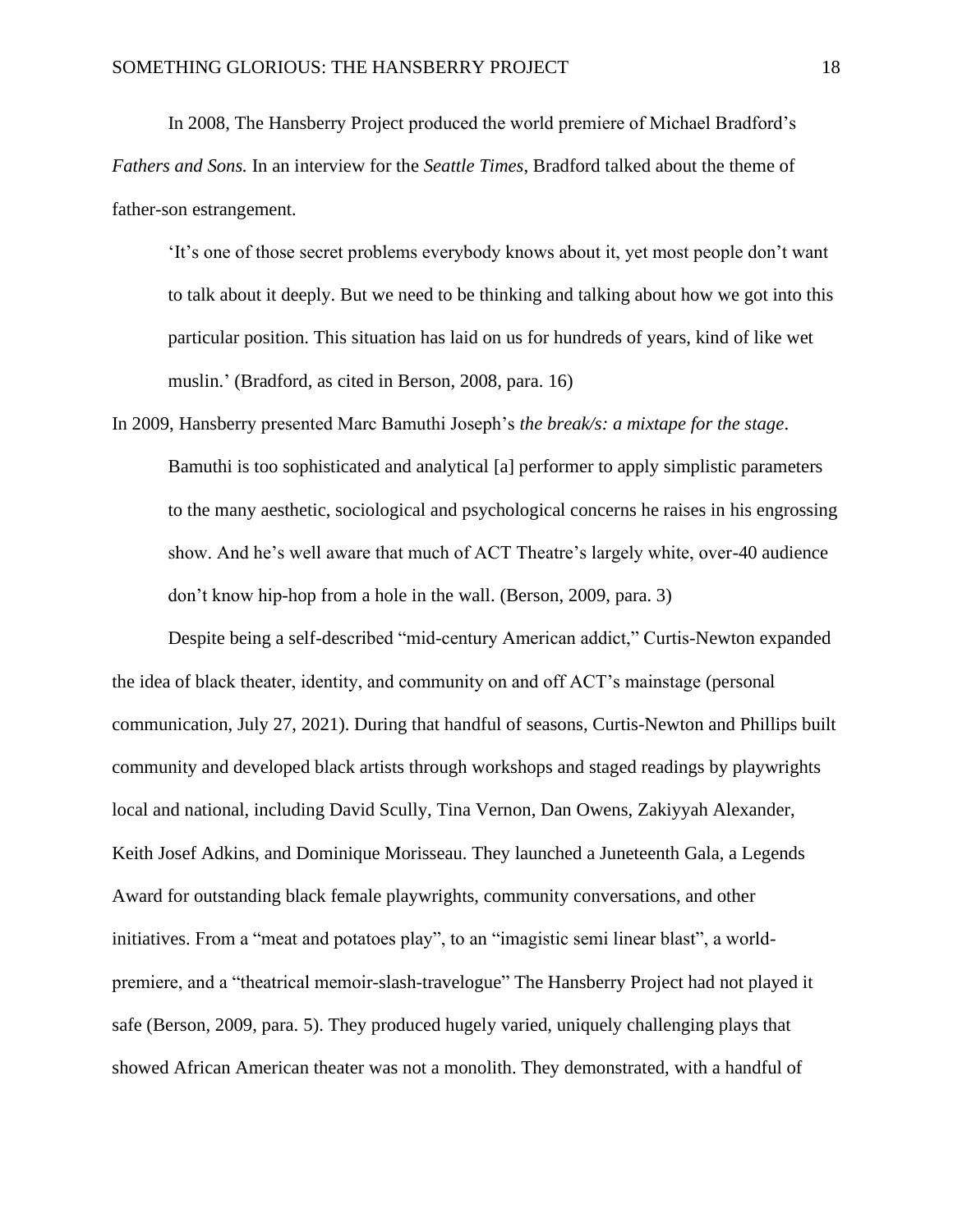plays, what August Wilson proclaimed about black artists, "We are unique, and we are specific" (Wilson, 1996, as cited in Theatre Communications Group, 2009, p. 158). As Curtis-Newton reflected on the beginning of The Hansberry Project, she added, "We have always had the idea that what we were doing was of service. And there are these moments with the service of representation. At the beginning, that's what it was, was the service of representation" (personal communication, July 27, 2021).

#### **Closing the run at ACT**

From the beginning, Beattie, Phillips, and Curtis-Newton agreed the experimental partnership would run for five years. At that point, the organizations would determine if it was a mutual advantage to continue. As the five-year mark approached, both external and internal pressures came into play that would affect the collaboration. The sub-prime mortgage market collapsed in 2007-2008. The resulting recession threatened theater budgets across the country, and ACT was still digging itself out of the debt dating back to 2003. The company's public financial documents show a steep increase in the theater's liabilities in 2009, a change in the executive directorship, and a decrease in compensation for the theater's leadership. No one knew what would happen to the economy, nor how badly the collapse would affect Seattle's formerly explosive real estate market.

The commercial viability of every show became more important than ever as the pressure to have a "sure thing" mounted. Hansberry projects at ACT had frequently been challenging pieces of theater, taking on tough issues, that did not always translate into solid returns at the box office. More African American audience members attended the theater but not in numbers that ACT saw as a success. Whether they ever would was uncertain. In 2005, for instance, ACT's non-holiday mainstage productions averaged 10,700 audience members over the run of a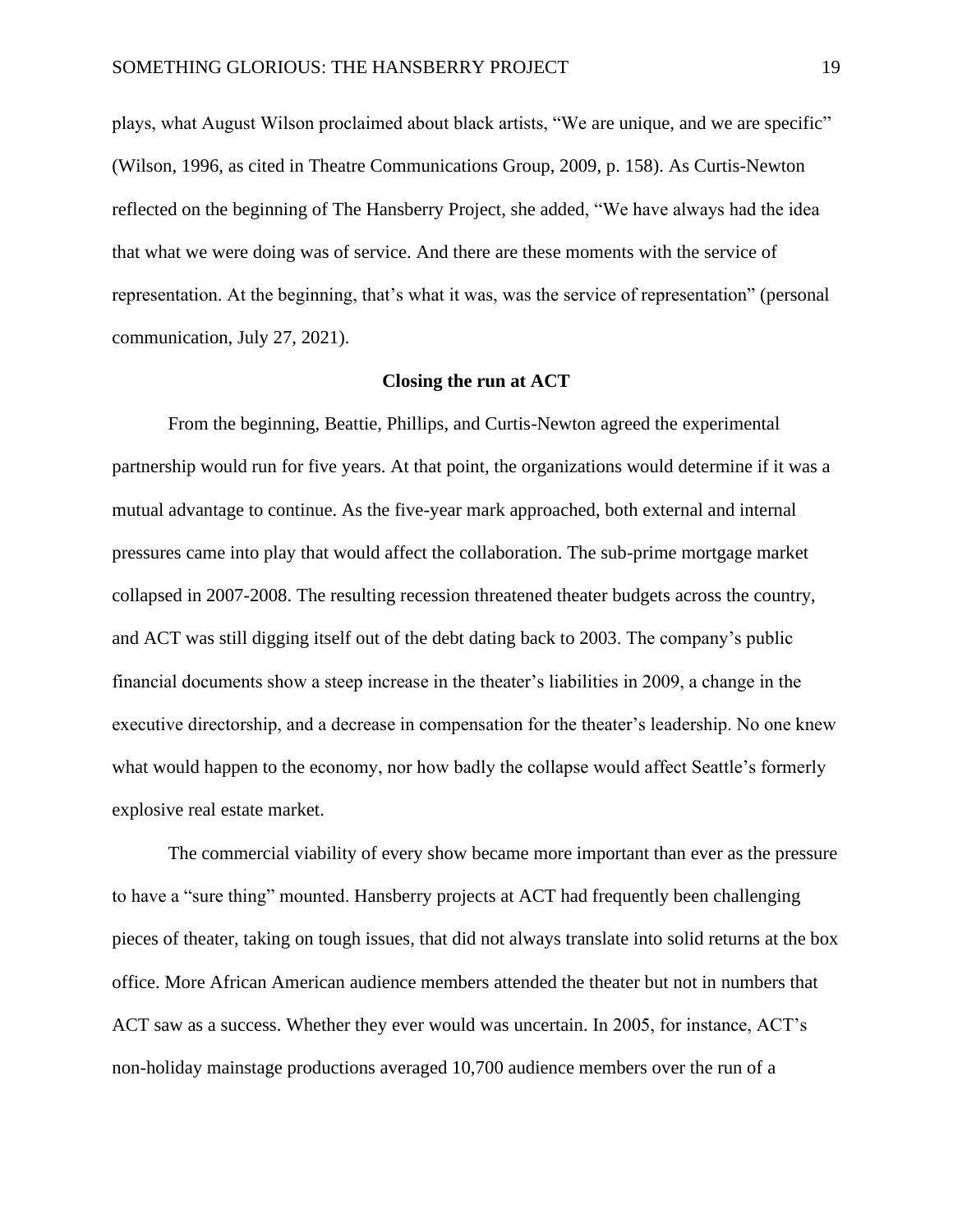production. For white audiences, this would be roughly 2.5% of the city's total white population in the early 2000's. However, for a similar black audience this would require about 22% of the city's total black population at the time to attend. How likely would that be in any city? In 2012, the National Endowment for the Arts released data that put the average non-musical play attendance at 8.8% of the population, nationally. For a black audience to fill the theater at ACT, they would need to turn up at over twice the national average. For such an extraordinary thing to happen, the black community would need to feel wildly welcomed, at home, and connected to ACT. That wasn't happening. Curtis-Newton recalled:

We [Hansberry] were more interested in telling black stories than we were about getting black people into the theater. We thought if we told the stories over time that people would come. But Vivian and I both agreed that at the time, you see, Seattle was the fifth whitest city in the country, it was unrealistic to think we were going to sell out. That was just not going to happen. Eventually that came to the fork in the road, and we went our separate ways. (personal communication, July 27, 2021)

Beattie concurs. The possibility had always existed that Hansberry might develop to the point they were ready to move out into the community, "and that it needed to be situated more fluidly, in closer reach to an African American audience" (personal communication, July 25, 2021). Phillips adds,

It didn't make sense for us to be in residence any longer at ACT Theatre. We had more opportunity to expand the way that we wanted, to impact the black arts and cultural community. It just felt like our hands were tied [at ACT] and we had this obligation, as opposed to our relationship. So, we made the decision: let's just wrap this up and move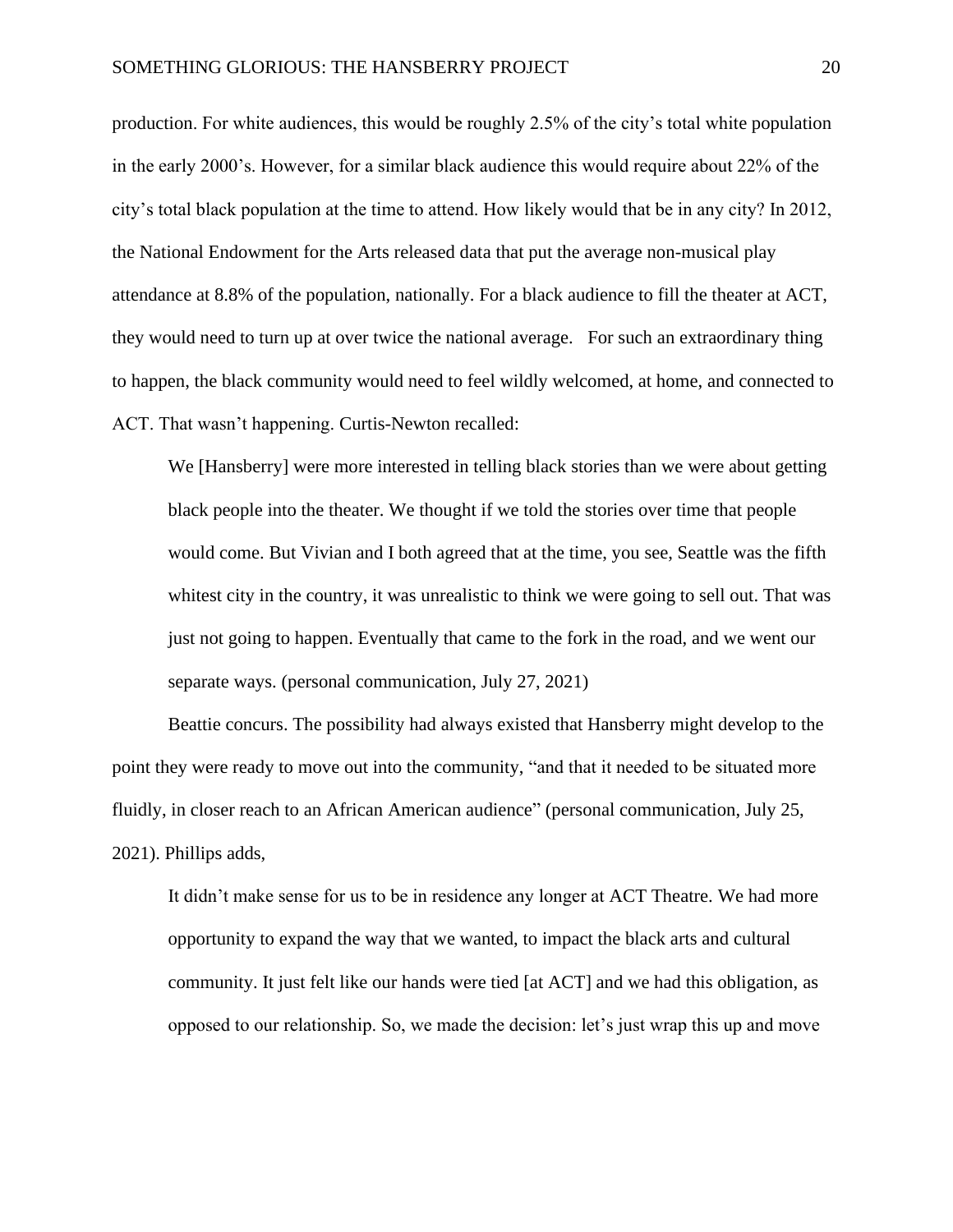on. So we did that. I went to work at the Seattle Theater Group. But that decision was purely economic. (personal communication, July 26, 2021)

Economic and artistic choices are always two sides of the same coin. Not only were the economics impossible at scale in Seattle, but that made the artistic choices fraught as well. That year, ACT made a suggestion regarding Hansberry's programming choice. The theater encouraged Hansberry to take on something that might have strong commercial appeal. This artistic pressure forced a tough moment. The recommended piece did not appeal to the Hansberry aesthetic, and Hansberry's counter offer did not appeal to ACT. The goals of Hansberry and ACT were no longer running in the same direction, and the first act of Hansberry's production history ended.

### **Postmortem on the ACT Partnership: Lessons Learned, Missed Opportunities**

*"All our ambitions were starved by the lack of resource."*

# *Kurt Beattie, 2021*

After a theater production closes, particularly educational theater, it is customary to hold a discussion examining the production process, to ask what worked and why and what could be improved. In looking back nearly 15 years on the Hansberry/ACT experiment, what lessons did the participants carry forward? How did the experience change The Hansberry Project or ACT?

Curtis-Newton looks back on how Hansberry brought benefit to ACT:

Kurt had this idea of ACT being a sort of reef and organizations in the city having the ability to come and feed from the reef. So we did that. We also were a part of their fundraising piece. I went to lots of donor meetings and met with grantors and talked about the narrative, essentially, of power sharing, of enriching the entire community. We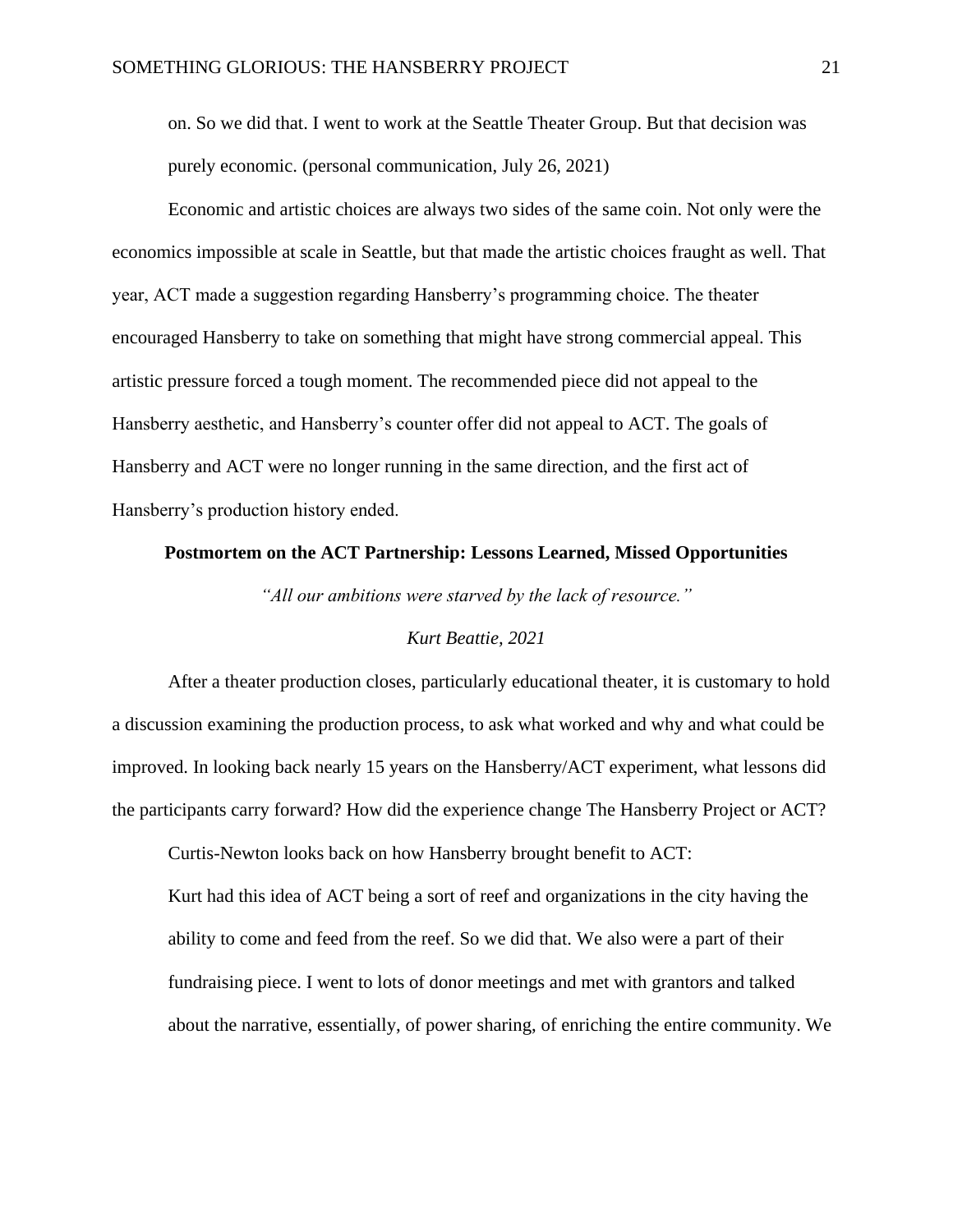brought that resource to ACT. And we also brought our own honesty and bluntness. (personal communication, July 27, 2021)

For example, in one ACT season, aside from The Hansberry Project's production, all the proposed plays were written by white men. In an upper-level artistic meeting, Curtis-Newton drew attention to this, propelling a conversation about how and why certain plays were being chosen. Curtis-Newton relates, "we didn't ultimately have the juice to change anything. We could just eliminate the veil of ignorance, which to my mind is a huge first step in overcoming the institutional-isms" (personal communication, July 27, 2021). ACT did not change the plays for the season, but the conversation mattered. Beattie speaks of The Hansberry Project having a consciousness-raising effect on the staff at ACT. "To go at it simply, I was more in touch with a larger part of the world. It taught me a lot" (personal communication, July 25, 2021). The experience opened him up to more multicultural thinking about programming, which led to new initiatives at ACT (personal communication, July 25, 2021). The collaboration had obvious benefits for Hansberry as well. It brought the organization and black theater to a much larger audience than its own budgets would allow. While in residence at ACT, Phillips and Curtis-Newton built the organization's résumé, a strong marketing list of audience members, a solid reputation for thought-provoking work, and a small cash reserve. But did the end of the partnership signal unresolved challenges? How could it have been improved?

"How would I do differently? Well, I would have to raise more money," Beattie says immediately (personal communication, July 25, 2021). Hindsight revealed that, production budgets notwithstanding, they needed a bigger marketing budget to be truly successful. "To get the work into the African American community, we needed more resources than a sixth of our PR and marketing. It needed an exceptional effort and more money spent in that direction,"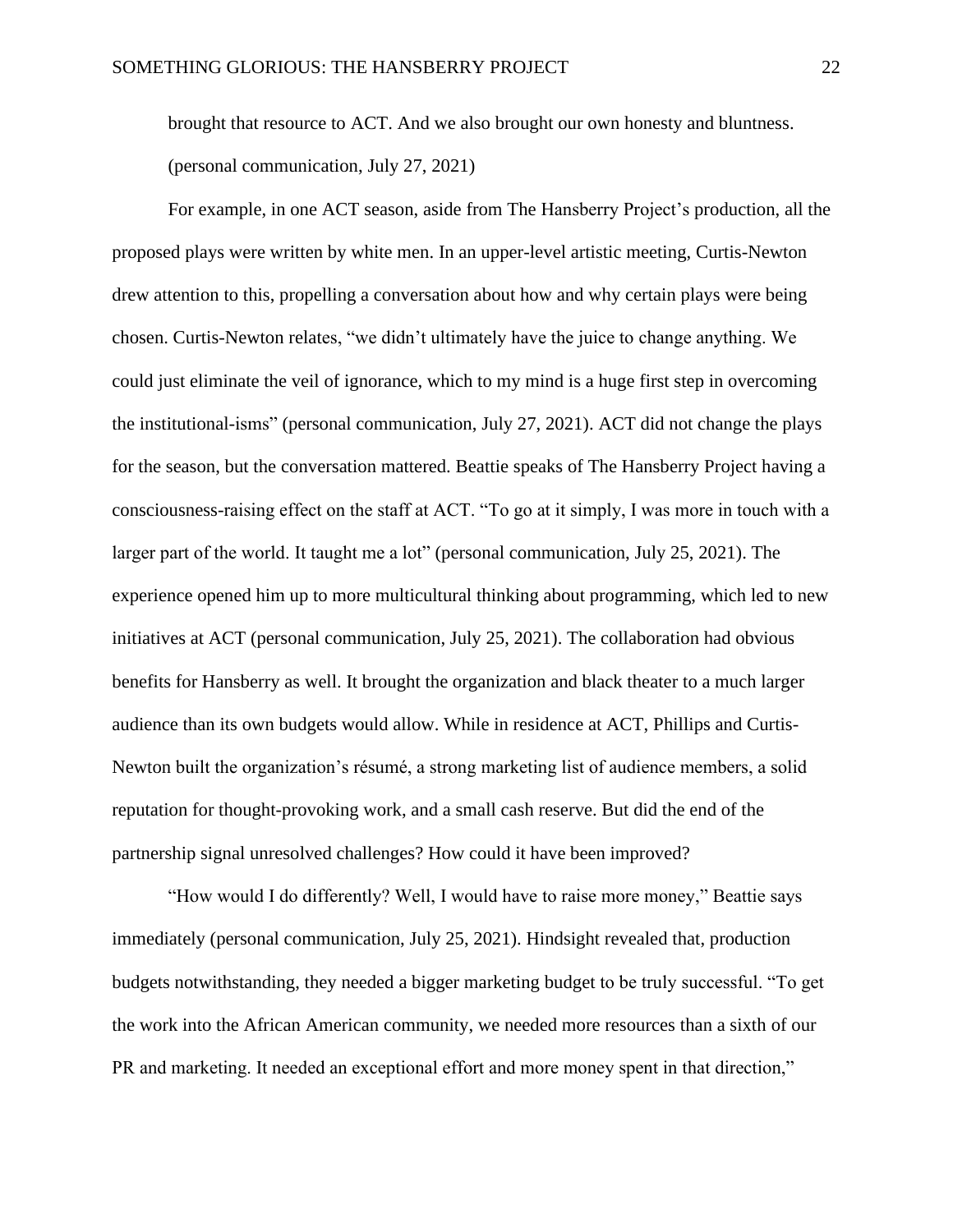Beattie said (personal communication, July 25, 2021). Besides marketing, the artistic staff needed more resources as well. Both Curtis-Newton and Phillips were working other demanding jobs outside of Hansberry. "One way that we could have really helped the development of that project was for Val to have been salaried enough to be a full-time artistic director so that she could give her whole life to that" (K. Beattie, personal communication, July 25, 2021). Beattie spoke admiringly of Curtis-Newton's ambitions for Hansberry, but also of how ambitions in regional theater are often starved for lack of funding. "There were just so many really wonderful opportunities that could have emerged from that if we'd had the resources to do it. So I'd be devoted to raising a hell of a lot more money" (personal communication, July 25, 2021). Beattie acknowledged that's not a very original idea, but it is certainly pragmatic. With more money, Beattie suggested that ACT and Hansberry could have done more parallel programming and outreach into the community. "Our ambitions were circumscribed," Curtis-Newton agreed (personal communication, July 27, 2021). Without sufficient funding, neither organization could fully realize their goals for the partnership.

Another element surfaced beyond logistics. Looking back, Phillips said, "We just felt like it was a lot of missed opportunity. Because in addition to trying to create a space for black thought and theatrical brilliance, we wanted to help the theater be more than it was, you know? It was possible at times, but it'd be like two steps forward, one step back" (personal communication, July 26, 2021). In the context of the question of equity and inclusion in American theater, she states,

I think that there's this misconception that equity means you have three blacks, three indigenous, and other people of color at the table, and you've got it made. That's not what equity means at all. In its purest form, equity means somebody's got to give up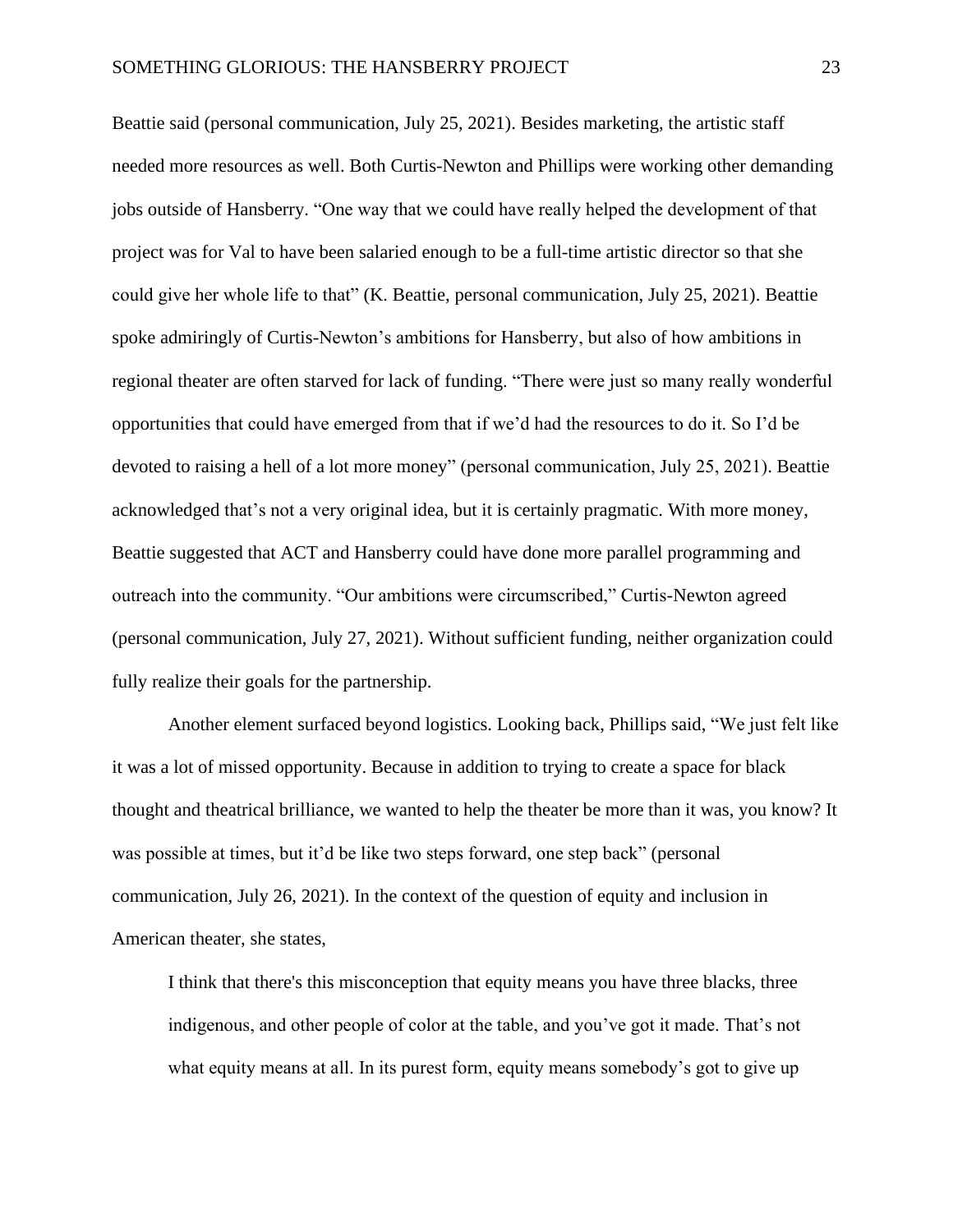something in order to make somebody else whole. So it's not power sharing in a white supremacy idealistic way, which means that we will invite you to the table…but we're going to do everything else, the way we usually do it. It is not sharing power, it's giving up power, and stepping into that level of discomfort to actually give up that power…Butts-in-seats is a very important piece of formula but I think you have to earn butts in the seats too. That's not a once a year task. So, yeah, I think their hearts were willing, but their minds were not in sync. (personal communication, July 26, 2021)

Being out of sync with each other posed challenges to the partnership. While ACT and Hansberry worked side-by-side, their efforts were not fully integrated. They built the partnership along parallel lines, with very little interweaving between the organizations. There didn't appear to be much camaraderie, interdependence, or mutual support. When asked about artistic collaboration or dramaturgical support, Beattie said "she never asked, and I never offered," (personal communication, July 25, 2021). His approach was to give The Hansberry Project resources and get out of the way. Beattie sees that, in hindsight, this may have been a failure on his part. The Hansberry Project was a new company and, as a seasoned theater producer, some of his experience may have been useful. Overall, Beattie felt the experience had positive effects. "I think ultimately it was really good. I think it promoted possibility and a new understanding of what theater could be and what its ambitions should be institutionally" (personal communication, July 25, 2021).

Curtis-Newton had a balanced view of the collaboration. She turned down Beattie's first offer for co-curation, but he came back with another. "If he had said, you know, 'I tried but she turned me down, so I'm good,' he could have done that. I give him tremendous props for not doing it, for saying, 'you know, let's take the ride at least as far as we can'" (personal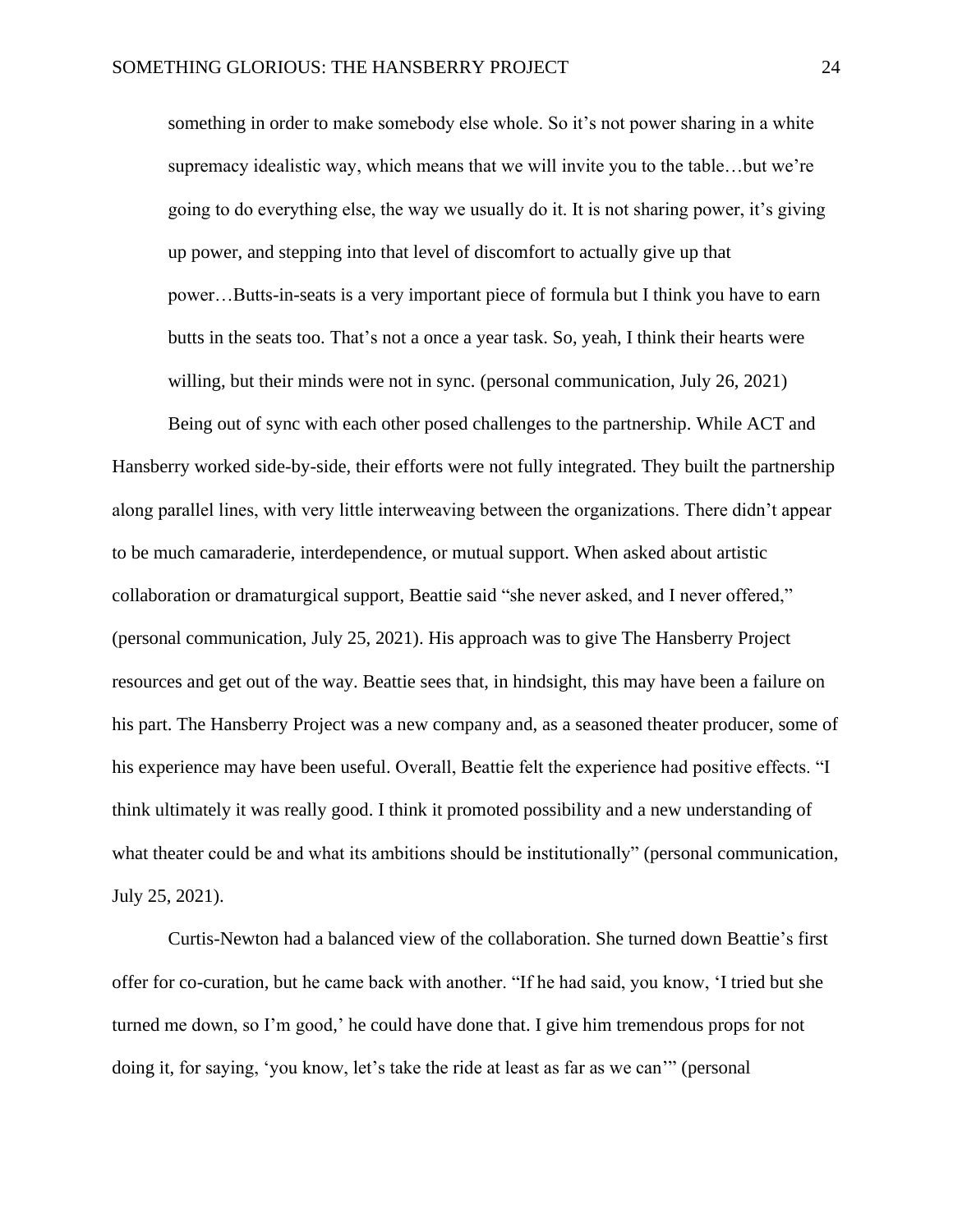communication, July 27, 2021). Now that the ride was over, how would Hansberry navigate into the future?

# **Moving Forward After ACT**

*"I decided that we could be the Hansberry project at any theater in the city."*

#### *Valerie Curtis-Newton, 2021*

The Hansberry Project was at a crossroads. Without access to the League of Resident Theatres (LORT) resources, the scale of production going forward would be extremely limited. The company faced a choice. Their production budgets could be curtailed to a level that prohibited them from offering professional wages to their artists or they could close the company and end the experiment entirely. The economic challenges were profound. Could The Hansberry Project sustain itself with only one staff member, a couple thousand dollars in the bank, and a mailing list? Could they still be of service?

"At the beginning, that's what it was, was the service of representation. And then it became the service of awakening our community, all of it." Curtis-Newton made an emphatic circle with her hands, encompassing white and black audiences and beyond.

… to *all* of us, to the humanity of black people. I became really enamored with the idea that I unabashedly love black people. And I want to allow everyone else the chance to fall in love with us, too. That means they have to meet us. So our mission became more and more about introducing the community to our humanity. (V. Curtis-Newton, personal communication, July 27, 2021)

Curtis-Newton noted that The Hansberry Project could be fleet and adapt quickly to the new circumstances because of one unique characteristic. Unlike many theaters, it was an LLC which had operated under the fiscal-sponsorship of ACT's 501(c)3 non-profit status. Because of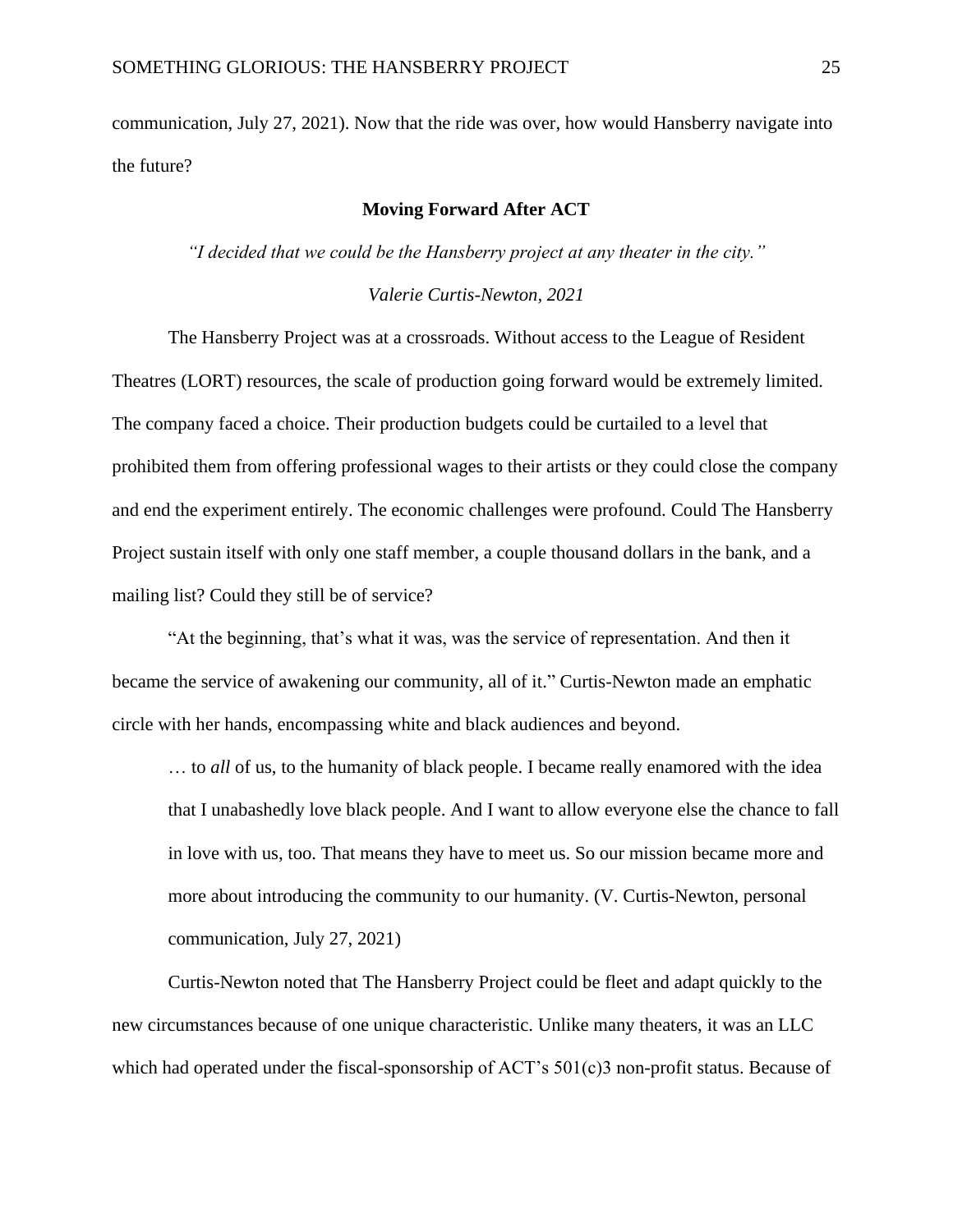this, neither Curtis-Newton nor Philips needed to get permission from a board of directors to change the way they operated. This gave them an entrepreneurial nimbleness. They could simply make a decision and pursue it.

No longer tethered to ACT, The Hansberry Project sought partnerships with theaters across the city. In short order, Hansberry collaborated with Intiman Theatre, Seattle Public Theater, Theatre Off Jackson, the Central District Forum for Arts and Ideas, ArtsWest, Sound Theatre Company, Earth Pearl Collective, Washington Ensemble Theatre, West of Lenin, Ese Teatro, Pradthidiwani, and occasionally, ACT. Each collaboration functioned slightly differently based on the collaborating organization or venue, production needs, and resources. The Hansberry Project used its resources to subsidize salaries, pay for Equity actors' health and pension benefits, or underwrite production costs. This allowed Hansberry to fulfill its mission while helping other theaters bring work and artists to their stages that they could not otherwise afford to produce on their own. Over the next decade, Hansberry brought 33 plays by black playwrights to Seattle stages in a combination of new play commissions, festivals, staged readings, and full productions.

As this research was conducted in 2021, Curtis-Newton continued to leverage relationships and co-productions offering work to black theater artists. The Hansberry Project has expanded to national projects and partnerships. *The Drinking Gourd: Black Writers at Work*, a joint project with True Colors Theater Company of Atlanta, is a network of nation-wide rolling co-premiers, where multiple theaters collaborate to produce one new play in multiple cities. Through these creative collaborations, Hansberry has built a powerful brand and reputation, nationally and in Seattle, offering more and more opportunities "for folks to fall in love with black people."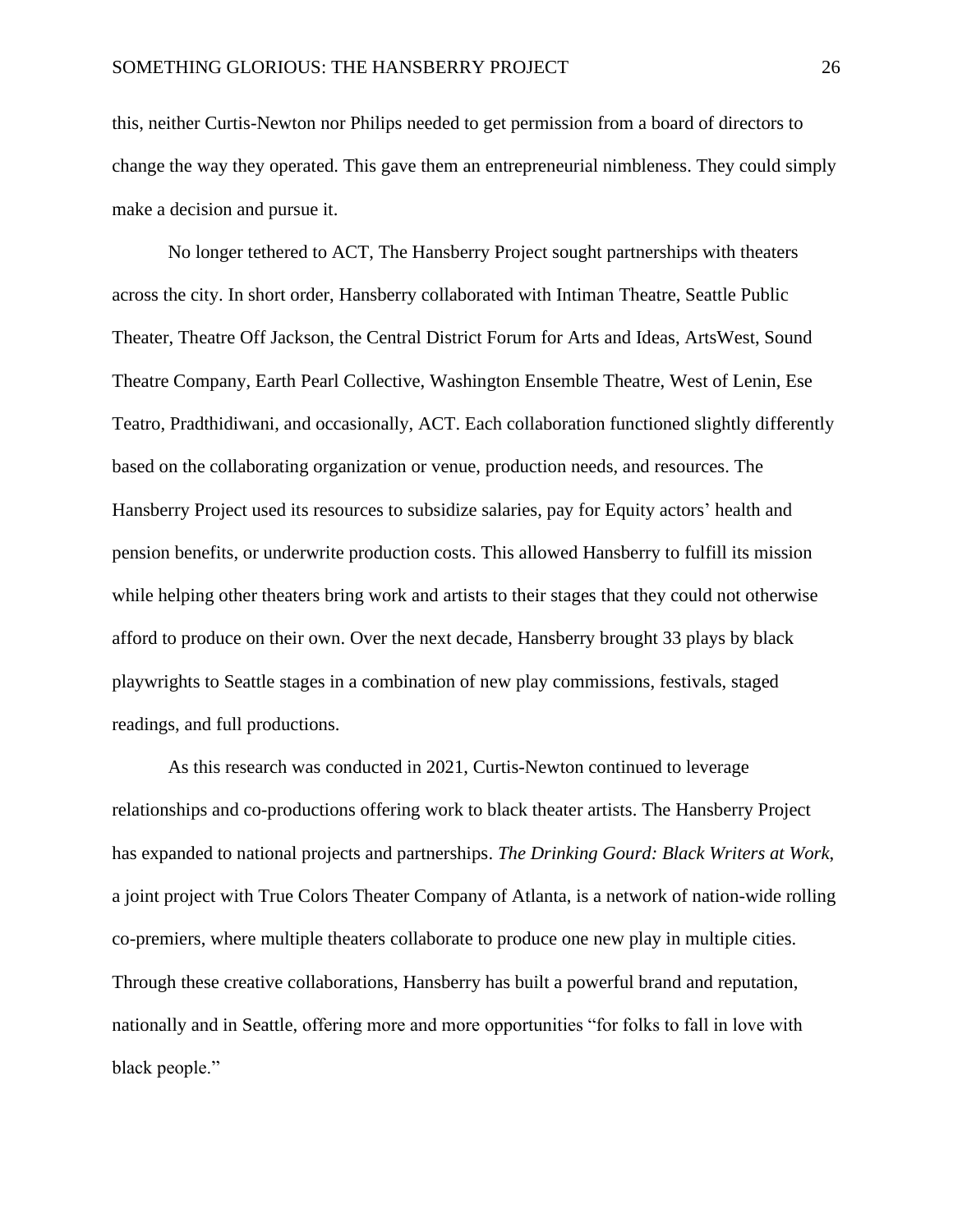American theater has seen a long line of white men stride across the stage. Even plays by or about black artists were often interpreted by white directors and producers. By placing the black artist at the center of the artistic process, The Hansberry Project has interrupted the single narrative. In 2005, The Hansberry Project noted that "the effectiveness of our work will be measured not only in our ability of produce plays that are 'culturally specific, multi-faceted, entertaining, stimulating, relevant, emotionally satisfying, and artistically excellent,' but also in our ability to connect with diverse audiences." They have done so by pursuing "theater's fundamental function [of] putting people in relation to each other" and to other organizations. Through a myriad of partnerships, collaborations, and other creative intersections, the Hansberry Project has thrived in pursuit of this mission for almost two decades, creating something glorious. This paper covers only a fraction of that work. Further study would yield rich insights into how theaters might leverage assets to support under-resourced artists in their own communities, create a more equitable environment for all theater artists, and a richer, more nuanced definition of 'American' theater.

**Method Note:** This case study was developed by Carol Roscoe, MFA 2022 for Seattle University's MFA in Arts Leadership course Graduate Management Practicum. Interviews were conducted with Valerie Curtis-Newton, Artistic Director and co-founder of the Hansberry Project; Vivian Phillips, co-founder of the Hansberry Project; Kurt Beattie, former Artistic Director of ACT Theatre; and Reginald A. Jackson, a playwright and actor who has collaborated on several Hansberry projects. Primary research was conducted during Summer Quarter, 2021. Susan Kunimatsu provided editing. Citations and references may not conform to APA standards.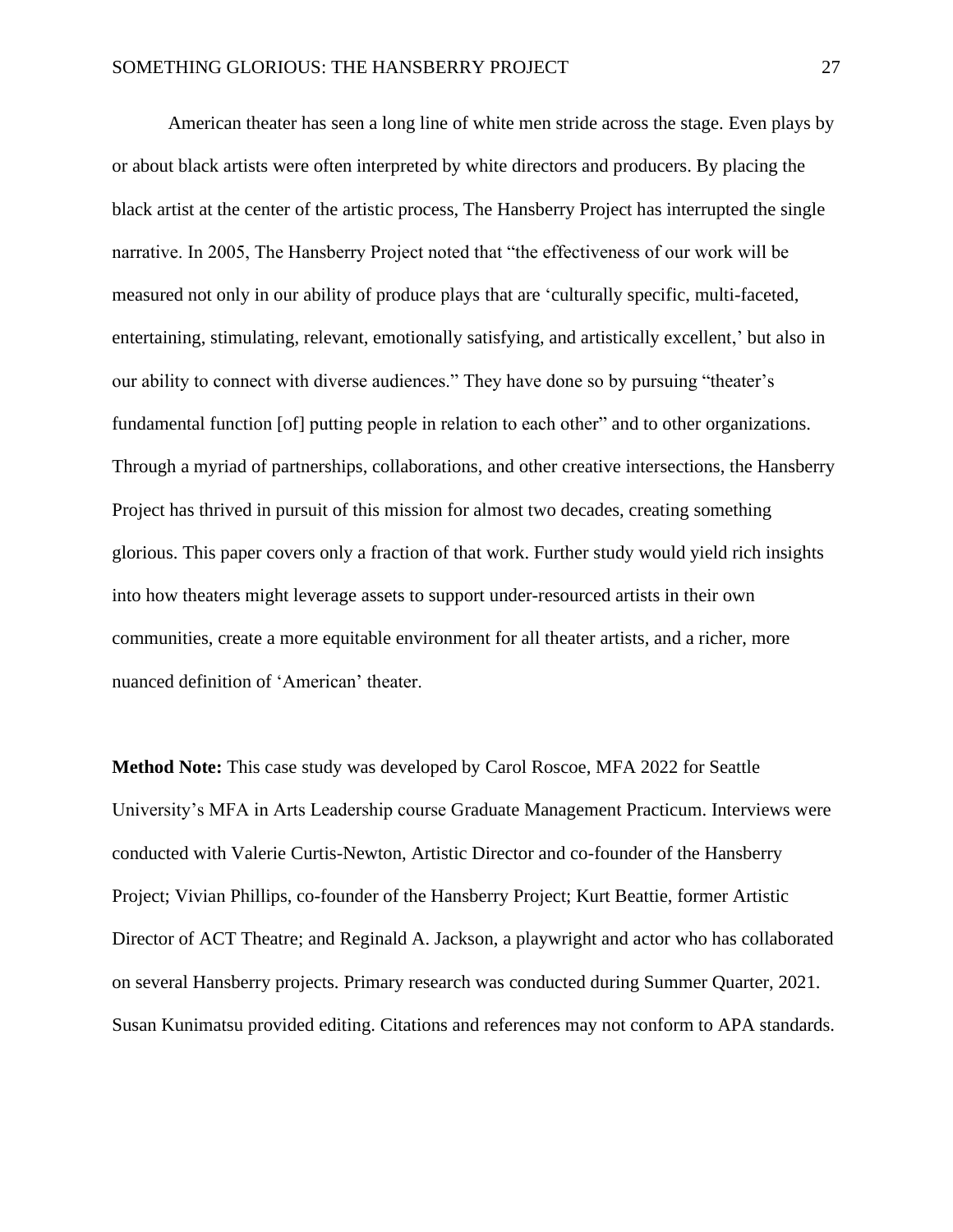# **Appendix**

#### **The Hansberry Project Production History**

#### **2005-2021**

*†Staged Reading*

2005

*My Jim†* by Nancy Rawles with ACT Theatre

2006

*Wine in the Wilderness* by Alice Childress with ACT Theatre *Ghetto Mansion†* by David Scully with ACT Theatre

#### 2007

*Etta Pfifer and the Testimonial Shoe Kismet* by Tina Vernon with ACT Theatre *The Mojo and the Sayso* by Aishah Rahman with ACT Theatre *Mutombi & Linstrom†* by Dan Owens with ACT Theatre

2008

*Fathers and Sons* by Michael Bradford with ACT Theatre *Wild Black-Eyed Susans* by Kara Lee Corthron with UW School of Drama

2009

*the break/s* by Marc Bamuthi Josef with ACT Theatre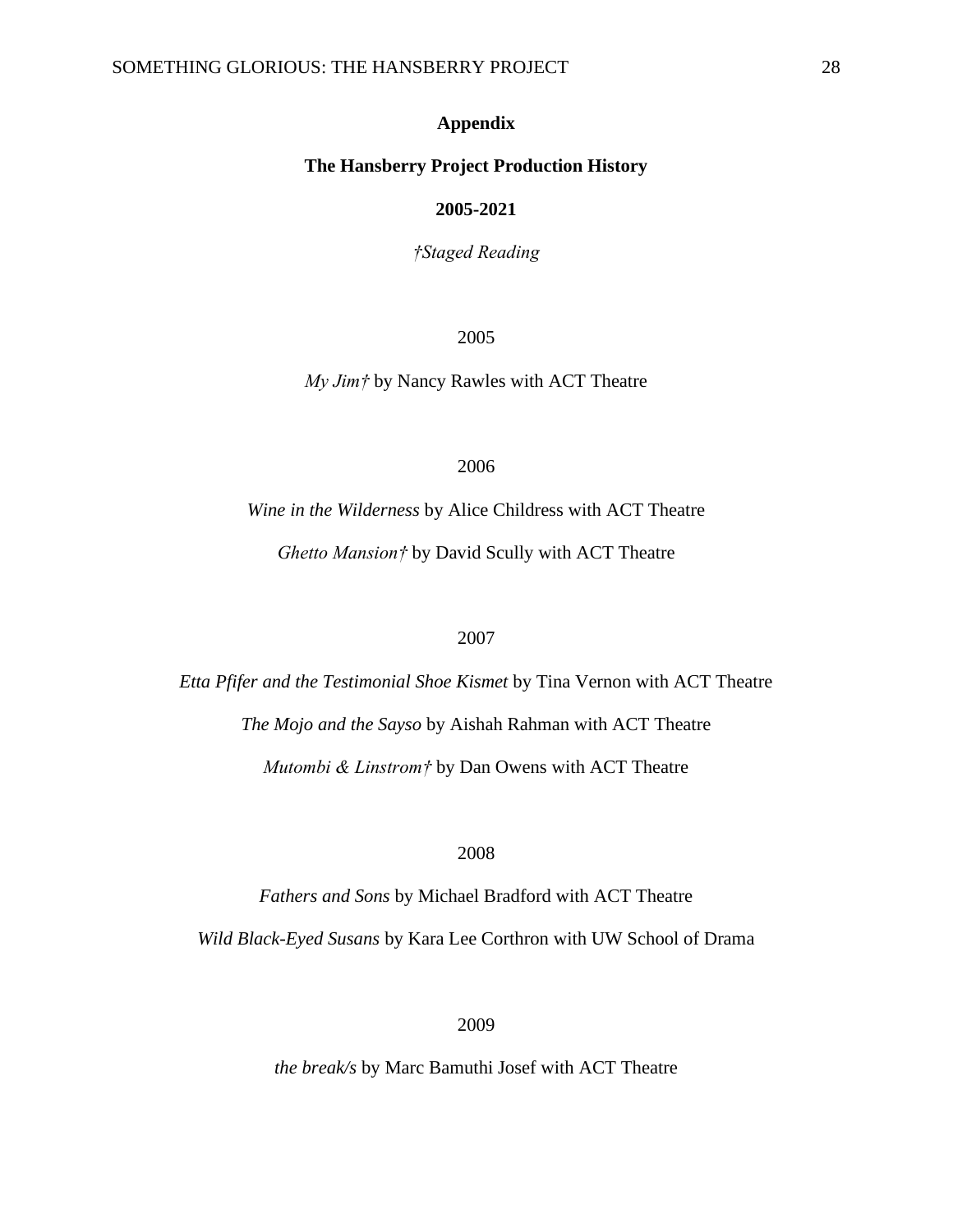*Sweet Maladies†* by Zakiyyah Alexander with ACT Theatre

# 2010

*The Final Days of Negroville†* by Keith Josef Adkins with ACT Theatre *Paradise Blue†* by Dominique Morisseau with ACT Theatre

# 2013

*Trouble in Mind* by Alice Childress with Intiman Theatre

*Broke-ology* by Nathan Louis Jackson with Seattle Public Theater

*Wanted* by Tina Vernon with Theatre Off Jackson and the CD Forum for Arts and Ideas

*The Many Faces of Nia†* by Lenelle Moise

*The Mountaintop by* Katori Hall with ArtsWest

#### 2014

*For Colored Girls Who Have Considered Suicide When The Rainbow Is Enuf†*  by Ntozake Shange with Project1Voice

2015

*The Every 28 Hours Plays†*

76 - one minute plays focused on the policing of black bodies.

In collaboration with the Central District Forum, Langston, Langston Hughes Performing Arts

Institute and Northwest African American Museum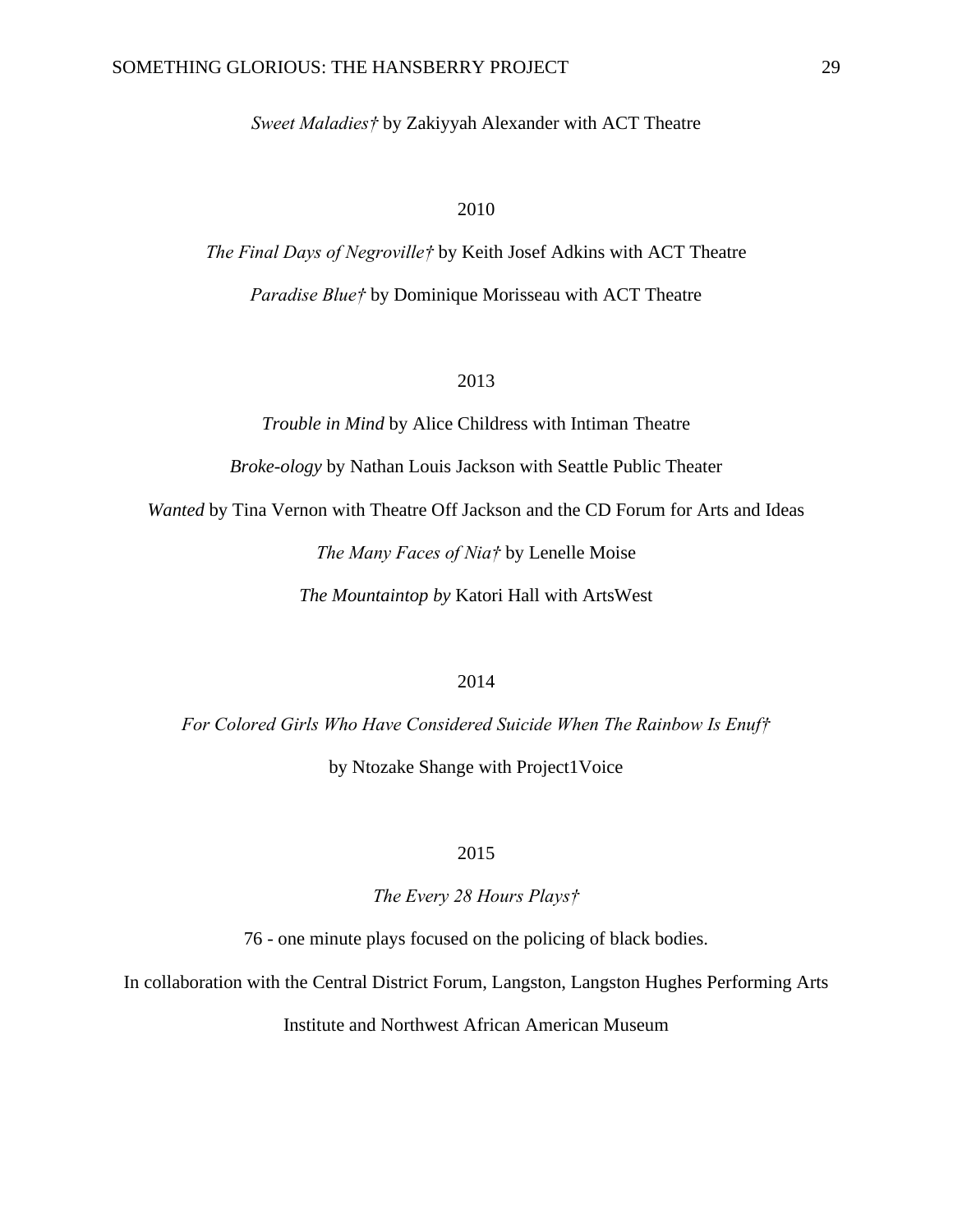#### SOMETHING GLORIOUS: THE HANSBERRY PROJECT 30

2016

*Wedding Band* by Alice Childress with Intiman Theatre *Stick Fly* by Lydia Diamond with Intiman Theatre

*Black Women Wisdom Summit* with Intiman Theatre*.*

The Hansberry Project convened playwrights in various stages of their careers to share their experiences and offer a new perspective on the state of the field. Playwrights included Dominique Morisseau, Regina Taylor, Lisa B. Thompson, Lydia Diamond, Rosalind Bell, Kathya Alexander, Shontina Vernon, Alma Davenport-Person, Sharon Williams, Chisa Hutchison, Amontaine Aurore, and Valerie Curtis-Newton.

*Can You Hear Me Now?* with Intiman Theatre Festival

A five-day series featuring five contemporary plays written by black women:

*Sunset Baby* by Dominique Morisseau

*Sojourner* by Mfonsio Udofia

*Bright Half Life* by Tanya Barfield

*A Lovely Malfunction* by Shontina Vernon

*In Her Own Words*

A sampler of work from local writers including Kathya Alexander, Rosalind Bell, Alma Davenport, Nina Foxx, and Storme Webber

2017

*Hoodoo Love* by Katori Hall with Sound Theatre Company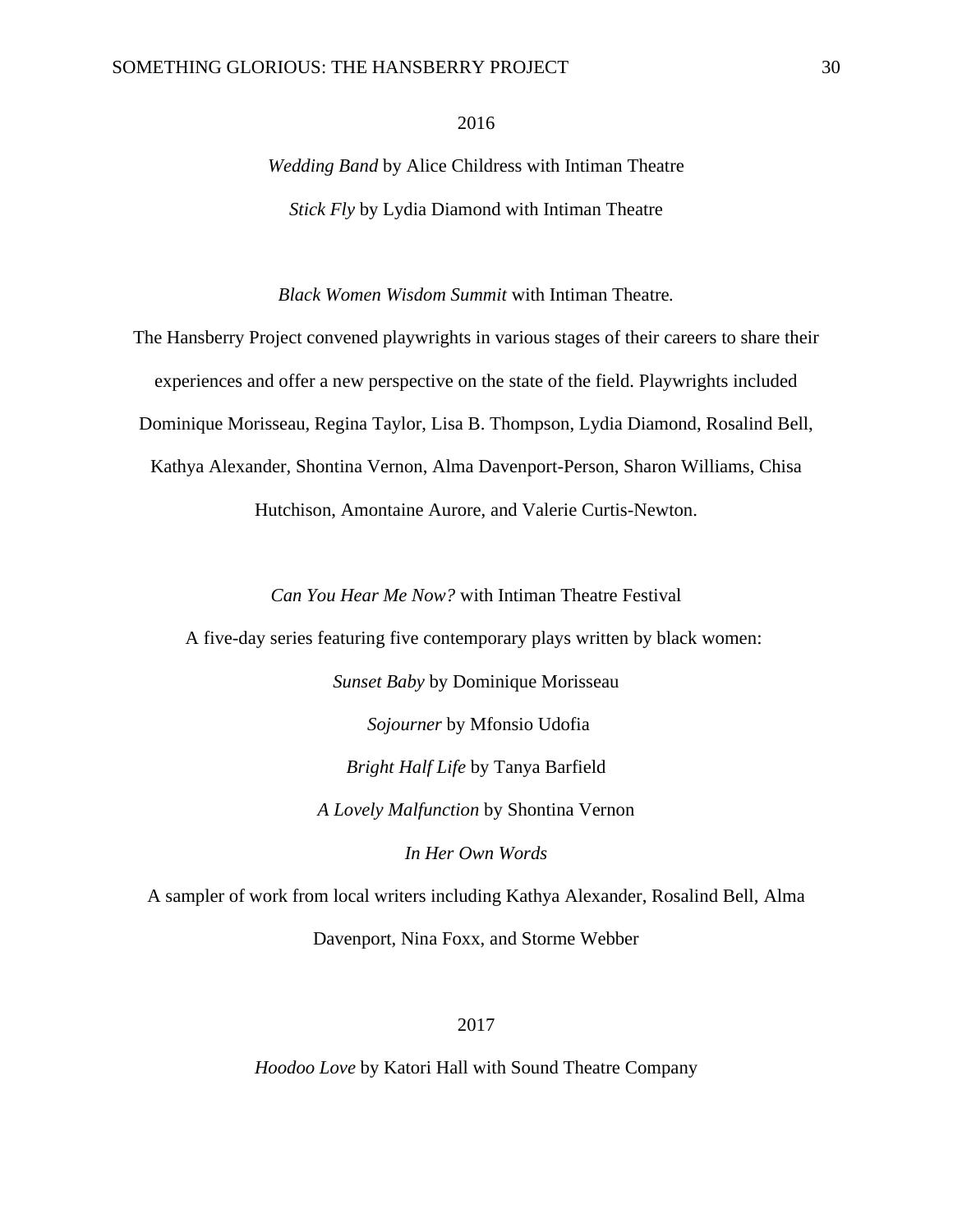# 2018

*Lady Day at Emerson's Bar and Grill* by Lanie Robertson with ArtsWest *Tail Feather* by Earth Pearl Collective with Earth Pearl Collective

# 2019

*Sunset Baby* by Dominique Morrisseau with ArtsWest *IS GOD IS* by Aleshea Harris with Washington Ensemble Theatre *Citizen* by Claudia Rankine with Sound Theatre Company *Bulrusher* by Eisa Davis with Intiman Theatre *The Agitators* by Mat Smart with West of Lenin *Riverwood†* by Andrew Lee Creech, play commission

#### 2021

*A Soldier's Story* by Charles Fuller with Project1Voice, the Langston Hughes Performing Arts Institute and Brownbox Theatre

*The Drinking Gourd: Black Writers at Work*

Hansberry and True Colors launched a multi-year project to create a pipeline of new works for eventual full productions with black theaters across the country.

> *As Simple As it Seems†* by Faith Bennett Russell *Las Hermanas†* by Aviona Rodriguez Brown *Dependency†* by Ty Greenwood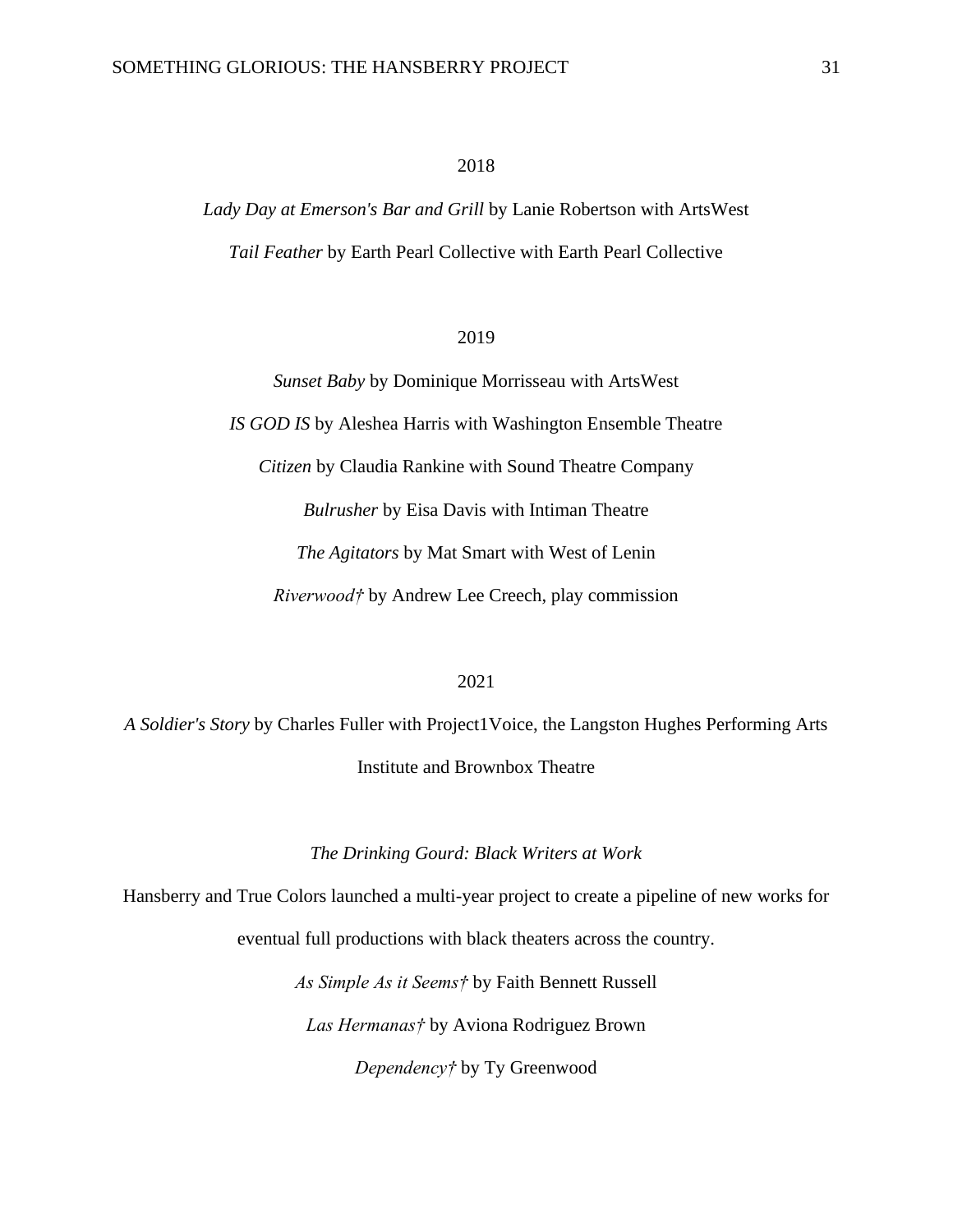*7-11†* by Brandon Jones Mooney

*The Hue Festival* with Seattle Public Theater

*Homecoming†* by Sandra Holloway with Seattle Public Theater

*The Rent Party Prologue†* by Valerie Curtis-Newton with Seattle Public Theater

*Original Intent†* by Jasmine J. Mahmoud with Seattle Public Theater

*The Third Party after the Big Party†* by Monifa T. Christian with Seattle Public Theater

*Community Conversation:Black Theater & the BLM Movement* with Vivian Phillips

A conversation by Black Theatre and the Black Lives Matter Movement which centers on the role of black theatre companies in shaping by influencing by and amplifying the Black Lives Matter movement by as well as the role that black theatre companies by such as New Federal Theatre and the Negro Ensemble Company by have historically played in giving a voice to civil rights and other black-related issues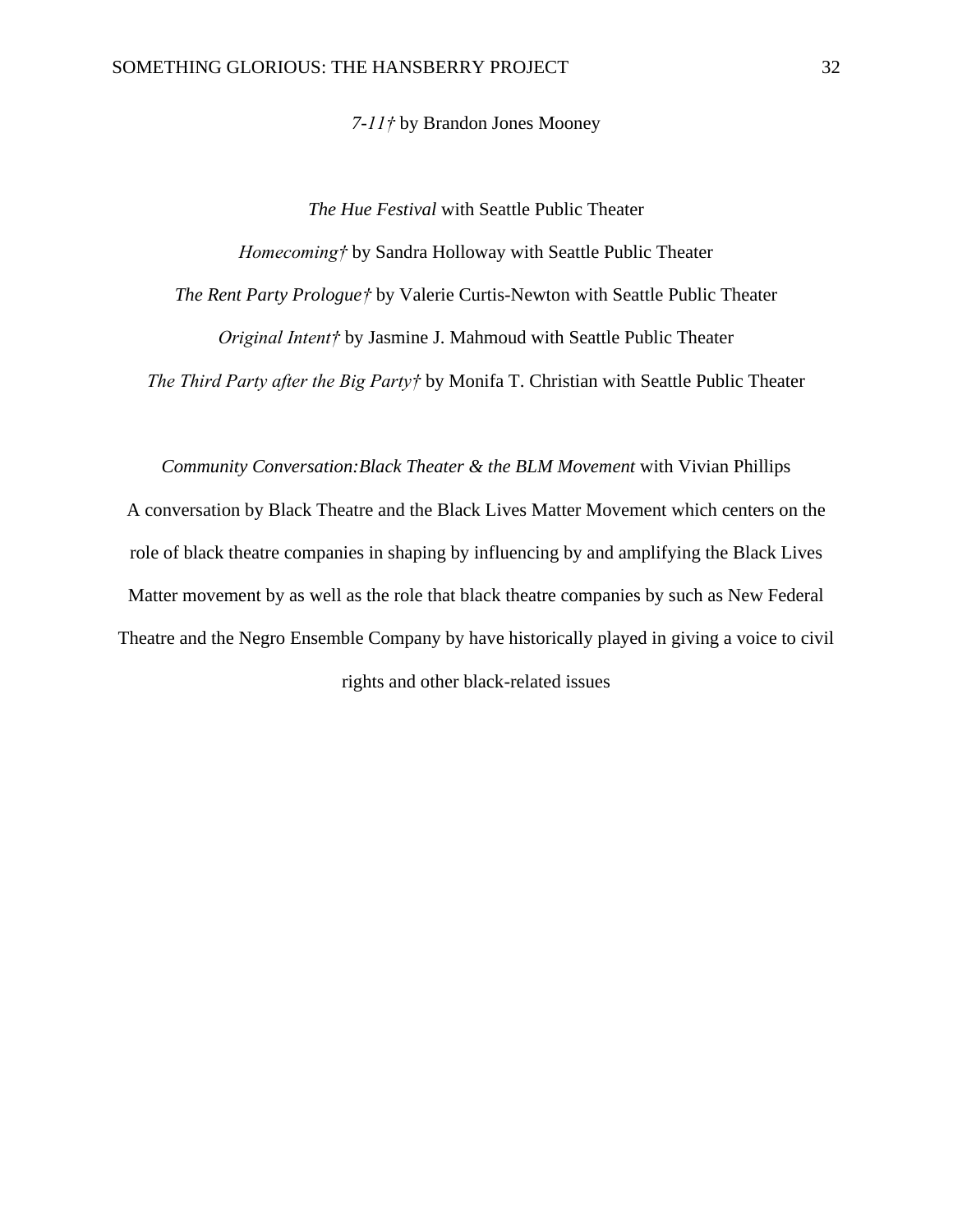#### **References**

- Adcock, J. (2011, March 19). 'Wine in the Wilderness' expands black theater. *Seattle Post-Intelligencer*. [https://www.seattlepi.com/ae/article/Wine-in-the-Wilderness-expands](https://www.seattlepi.com/ae/article/Wine-in-the-Wilderness-expands-black-theater-1205671.php)[black-theater-1205671.php](https://www.seattlepi.com/ae/article/Wine-in-the-Wilderness-expands-black-theater-1205671.php)
- Anderson, M. (2008). Lorraine Hansberry's Freedom Family. *American Communist History 7*(2), 259-69.
- Balk, G. (2020, June 16). Percentage of Black residents in Seattle is at its lowest point in 50 years. *Seattle Times*. [https://www.seattletimes.com/seattle-news/data/percentage-of](https://www.seattletimes.com/seattle-news/data/percentage-of-blacks-living-in-seattle-at-lowest-point-in-50-years/)[blacks-living-in-seattle-at-lowest-point-in-50-years/](https://www.seattletimes.com/seattle-news/data/percentage-of-blacks-living-in-seattle-at-lowest-point-in-50-years/)
- Barnett, D. (2002, August 2). Black Arts/West A History 1969-1973. *HistoryLink.org Essay 3291*.<https://www.historylink.org/File/3921>
- Barnett, D. (2007, January 18). Black Arts/West (1969-1980). *BlackPast.org*. <https://www.blackpast.org/african-american-history/black-arts-west/>
- Berson, M. (2007, September 10). Heartbreaking, mystical "Mojo and the Sayso" at ACT. *The Seattle Times.* [https://www.seattletimes.com/entertainment/heartbreaking-mystical-mojo](https://www.seattletimes.com/entertainment/heartbreaking-mystical-mojo-and-the-sayso-at-act/)[and-the-sayso-at-act/](https://www.seattletimes.com/entertainment/heartbreaking-mystical-mojo-and-the-sayso-at-act/)
- Berson, M. (2008, April 25). "Fathers and Sons" Brings Michael Bradford Full Circle. *The Seattle Times.* [https://www.seattletimes.com/entertainment/fathers-and-sons-brings](https://www.seattletimes.com/entertainment/fathers-and-sons-brings-michael-bradford-full-circle/)[michael-bradford-full-circle/](https://www.seattletimes.com/entertainment/fathers-and-sons-brings-michael-bradford-full-circle/)
- Berson, M. (2009, June 19). Theater review | 'the break/s' brings hip-hop drama to ACT. *The Seattle Times*. [https://www.seattletimes.com/entertainment/theater-review-the-break-s](https://www.seattletimes.com/entertainment/theater-review-the-break-s-brings-hip-hop-drama-to-act/)[brings-hip-hop-drama-to-act/](https://www.seattletimes.com/entertainment/theater-review-the-break-s-brings-hip-hop-drama-to-act/)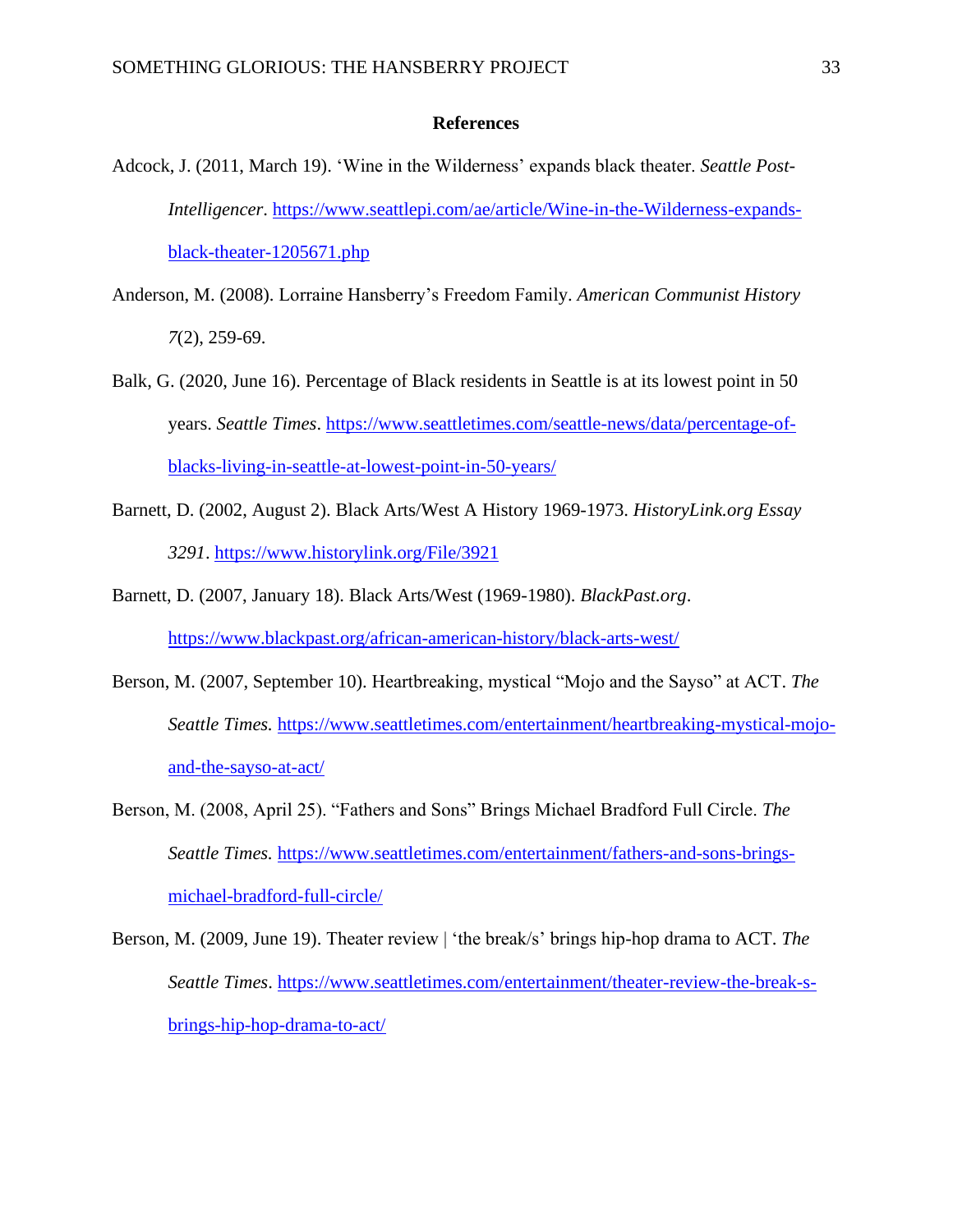- Berson, M. (2013, October 2). 'Broke-ology': Family's hard times, strong ties | Theater review. *The Seattle Times*. [https://www.seattletimes.com/entertainment/lsquobroke-ologyrsquo](https://www.seattletimes.com/entertainment/lsquobroke-ologyrsquo-familyrsquos-hard-times-strong-ties-theater-review/)[familyrsquos-hard-times-strong-ties-theater-review/](https://www.seattletimes.com/entertainment/lsquobroke-ologyrsquo-familyrsquos-hard-times-strong-ties-theater-review/)
- Berson, M. (2014, October 26). Seattle: Paradise or deathtrap for live theatre? *The Seattle Times.*  [https://www.seattletimes.com/entertainment/seattle-paradise-or-deathtrap-for-live](https://www.seattletimes.com/entertainment/seattle-paradise-or-deathtrap-for-live-theater/)[theater/](https://www.seattletimes.com/entertainment/seattle-paradise-or-deathtrap-for-live-theater/)
- CNN. (2001, September 18). Boeing to lay off up to 30,000. <https://www.cnn.com/2001/US/09/18/gen.boeing.layoffs/>
- Conway, D. (2010, January). A Hard Fall. *Seattle Business Magazine.*  <https://www.seattlebusinessmag.com/article/hard-fall>
- Hansberry, L. (1964, May 1). *To Be Young, Gifted, and Black* [Speech]. Readers Digest/United Negro College Fund, New York, NY.

Internal Revenue Service. (2005). *Form 990: ACT Theatre*.

- Johnson, E. A. (1981). *A production history of the Seattle Federal Theatre Project Negro Repertory Company: 1935-1939* (Publication No. 8212558) [Doctoral dissertation, University of Washington]. ProQuest Dissertations Publishing.
- Johnson, W. (1989, January 8). Sense of fair play in Seattle theater. *The Seattle Times*, L1. [https://infoweb-newsbank-com.ezproxy.spl.org/apps/news/openurl?ctx\\_ver=z39.88-](https://infoweb-newsbank-com.ezproxy.spl.org/apps/news/openurl?ctx_ver=z39.88-2004&rft_id=info%3Asid/infoweb.newsbank.com&svc_dat=WORLDNEWS&req_dat=C12EB6BE1393489FA580F5880B8B058E&rft_val_format=info%3Aofi/fmt%3Akev%3Amtx%3Actx&rft_dat=document_id%3Anews%252F0EB5333552332C04) [2004&rft\\_id=info%3Asid/infoweb.newsbank.com&svc\\_dat=WORLDNEWS&req\\_dat=](https://infoweb-newsbank-com.ezproxy.spl.org/apps/news/openurl?ctx_ver=z39.88-2004&rft_id=info%3Asid/infoweb.newsbank.com&svc_dat=WORLDNEWS&req_dat=C12EB6BE1393489FA580F5880B8B058E&rft_val_format=info%3Aofi/fmt%3Akev%3Amtx%3Actx&rft_dat=document_id%3Anews%252F0EB5333552332C04) [C12EB6BE1393489FA580F5880B8B058E&rft\\_val\\_format=info%3Aofi/fmt%3Akev%3](https://infoweb-newsbank-com.ezproxy.spl.org/apps/news/openurl?ctx_ver=z39.88-2004&rft_id=info%3Asid/infoweb.newsbank.com&svc_dat=WORLDNEWS&req_dat=C12EB6BE1393489FA580F5880B8B058E&rft_val_format=info%3Aofi/fmt%3Akev%3Amtx%3Actx&rft_dat=document_id%3Anews%252F0EB5333552332C04) [Amtx%3Actx&rft\\_dat=document\\_id%3Anews%252F0EB5333552332C04](https://infoweb-newsbank-com.ezproxy.spl.org/apps/news/openurl?ctx_ver=z39.88-2004&rft_id=info%3Asid/infoweb.newsbank.com&svc_dat=WORLDNEWS&req_dat=C12EB6BE1393489FA580F5880B8B058E&rft_val_format=info%3Aofi/fmt%3Akev%3Amtx%3Actx&rft_dat=document_id%3Anews%252F0EB5333552332C04)
- Kiley, B. (2013, September 11). Should I stay or should I go? *The Stranger.* <https://www.thestranger.com/seattle/should-i-stay-or-should-i-go/Content?oid=17706842>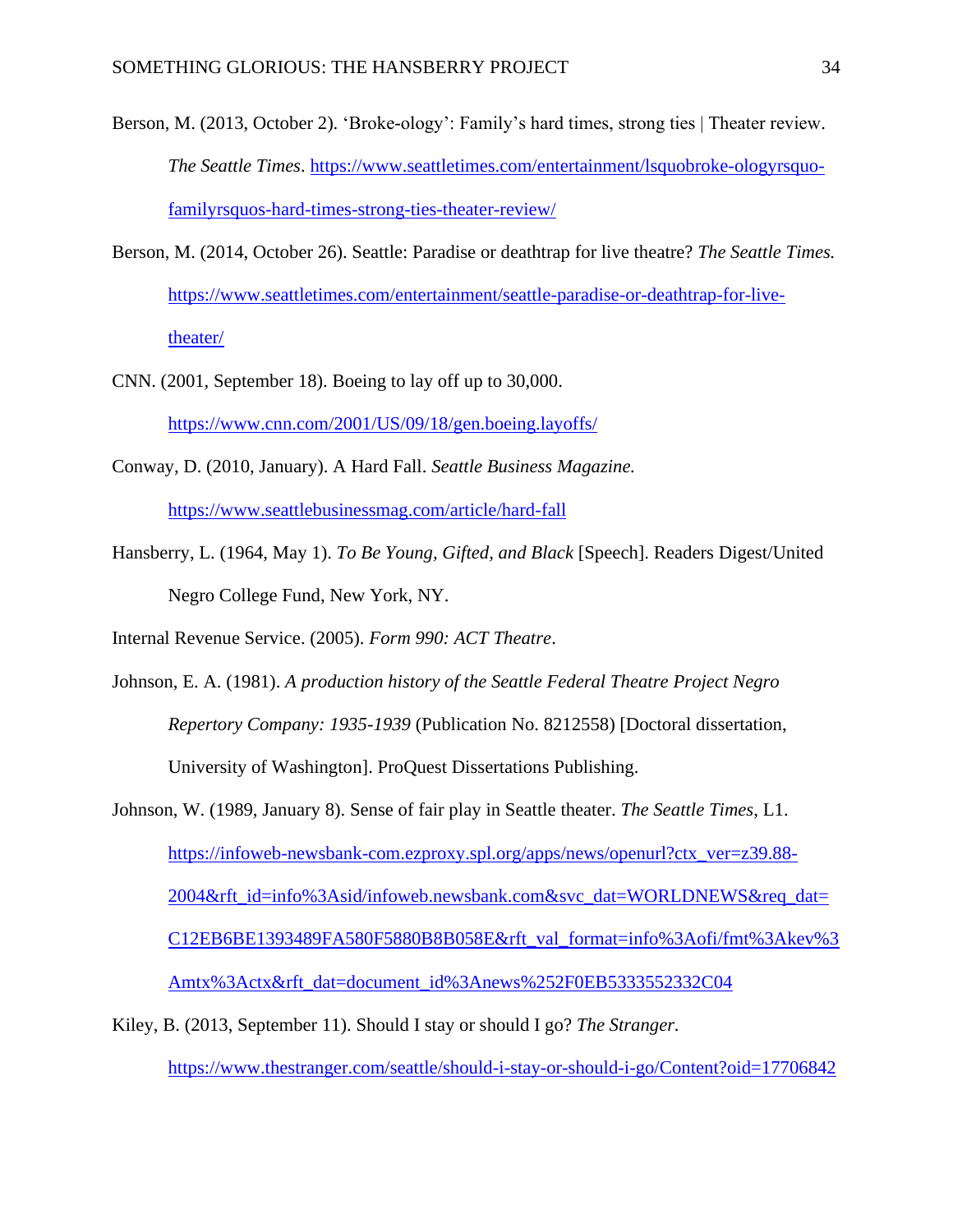- National Endowment for the Arts. (n.d.). *Sample Findings: Performing Arts Attendance by State.*  <https://www.arts.gov/impact/research/arts-data-profile-series/adp-5/sample-findings>
- Theatre Communications Group. (2009). The Ground on Which I Stand. In *The American Theater Reader: Essays and conversations from American Theatre Magazine.*

The Hansberry Project. (n.d.). *Productions*.

<https://hansberryproject.weebly.com/productions.html>

The Hansberry Project. (2005). Strategic Overview. [Strategic overview document]. Copy in possession of Valerie Curtis-Newton.

The Hansberry Project. (2010). *Wine in the Wilderness* [video]. YouTube.

<https://youtu.be/FHBsExha-o4>

Trapnell, S. & Janeway, K. (2004). A year of disaster and grace: ACT Theatre survives its near demise. *Centerpiece*.

[https://www.tcg.org/pdfs/publications/centerpiece/centerpiece\\_0304.pdf](https://www.tcg.org/pdfs/publications/centerpiece/centerpiece_0304.pdf)

U.S. Census Bureau. (1983). Current housing reports: Housing characterists for selected metropolitan areas, Seattle-Everett, WA. (Report No. H-170-83-60).

<https://www2.census.gov/prod2/ahsscan/h170-8360.pdf>

- U.S. Census Bureau. (2004). American Housing Survey for the Seattle-Everett Metropolitan Area: 2004 (Report No. H170/04-60). [https://www2.census.gov/programs](https://www2.census.gov/programs-surveys/ahs/2004/seattle04.pdf)[surveys/ahs/2004/seattle04.pdf](https://www2.census.gov/programs-surveys/ahs/2004/seattle04.pdf)
- Wick, N. (1995, December). Playing with history: The revival of a 1936 Black drama--Part of a controversial new deal project--Fulfills the dream of one determined UW director. *Columns*.<https://www.washington.edu/alumni/columns/dec95/stevedore.html>